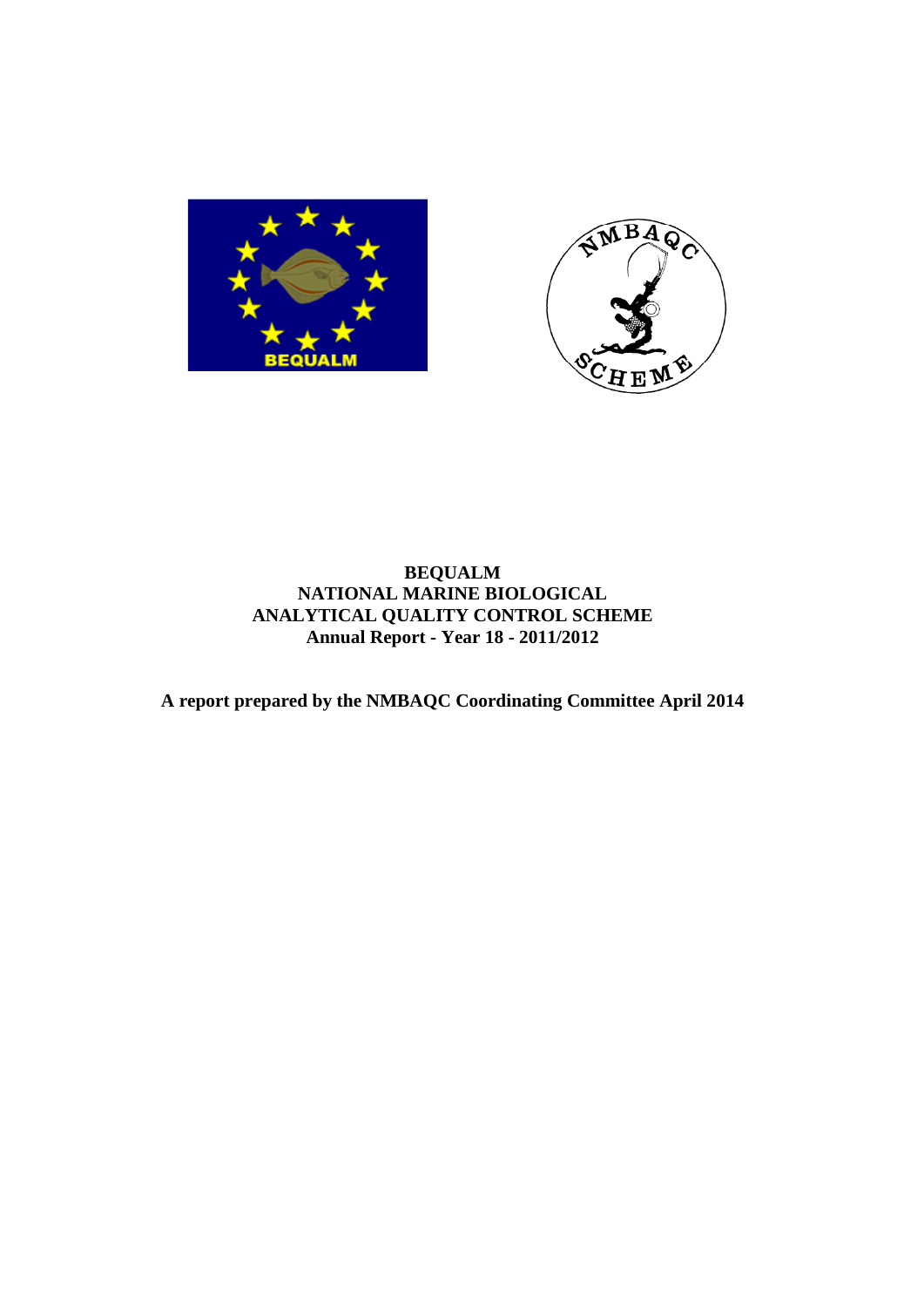# **Table of Contents**

| 1.  |       |                                                                             |  |
|-----|-------|-----------------------------------------------------------------------------|--|
| 2.  |       |                                                                             |  |
| 2.1 |       |                                                                             |  |
| 2.2 |       |                                                                             |  |
| 3.  |       |                                                                             |  |
| 3.1 |       |                                                                             |  |
| 3.2 |       |                                                                             |  |
| 3.3 |       |                                                                             |  |
|     |       |                                                                             |  |
| 4.1 |       |                                                                             |  |
| 4.2 |       |                                                                             |  |
|     |       |                                                                             |  |
| 5.1 |       |                                                                             |  |
| 5.2 |       |                                                                             |  |
| 6.  |       |                                                                             |  |
|     | 6.1   |                                                                             |  |
|     | 6.1.1 | The Macroalgae and Seagrass % Cover Module (OMC RT03)12                     |  |
|     |       | 6.1.2                                                                       |  |
|     | 6.1.3 |                                                                             |  |
|     |       |                                                                             |  |
|     | 6.2.1 | The Macroalgae and Seagrass % Cover Module (OMC RT03)  13                   |  |
|     | 6.2.2 |                                                                             |  |
|     | 6.2.3 |                                                                             |  |
| 7.  |       |                                                                             |  |
|     |       | Appendix 1: NMBAQC Co-ordinating Committee - Year 18 - 2011/201217          |  |
|     |       |                                                                             |  |
|     |       | Appendix 3: Marine Fish ID course, Dove Marine Laboratory: 5-7 April 201120 |  |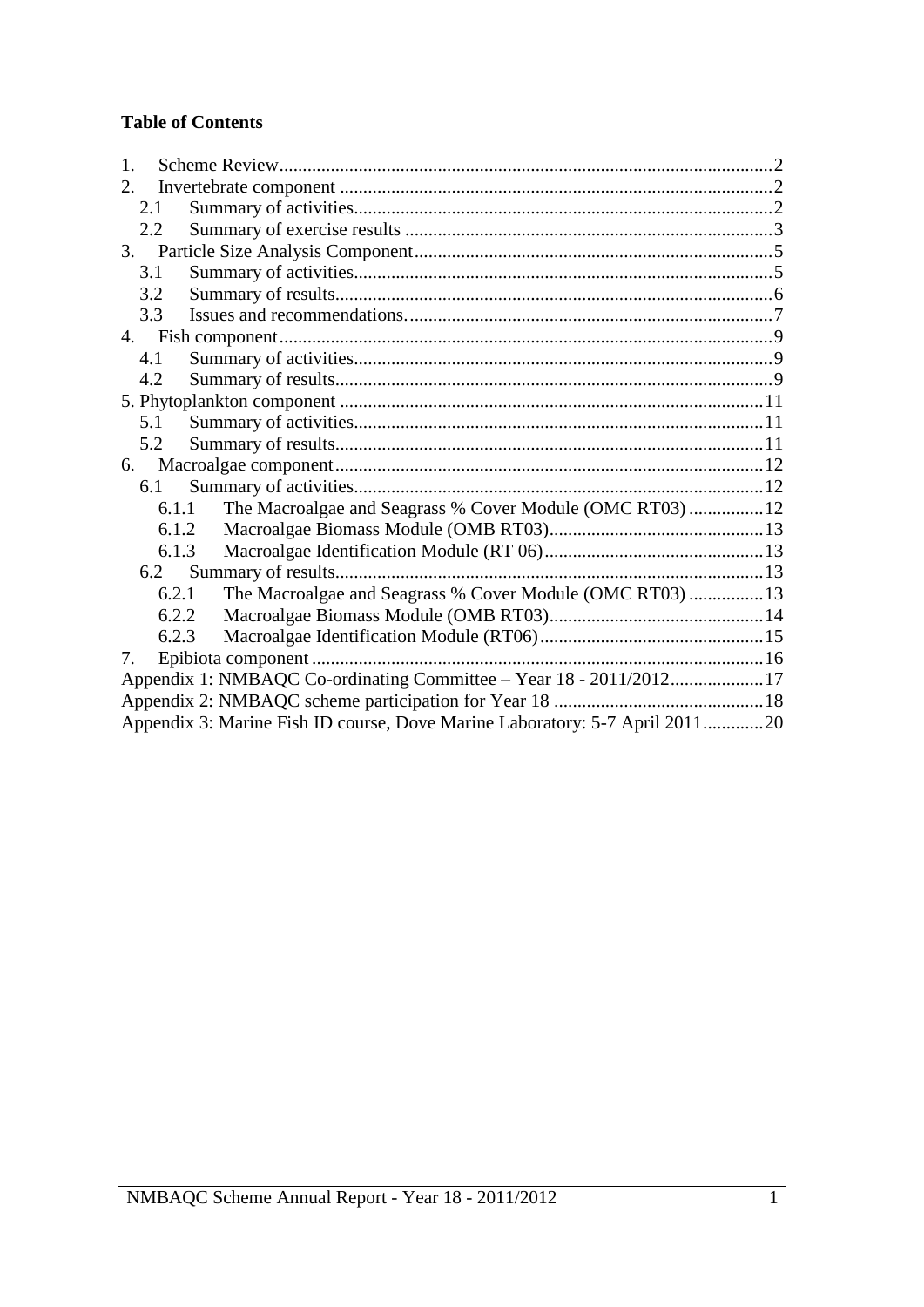This Year 18 Annual Report provides synopsis of the scheme year's activities over 2011/2012. Detailed information about each of the scheme components is now available as separate reports or bulletins on the scheme's website. The relevant documents are all cited here and the reader is directed via hyperlinks to the NMBAQC website as appropriate.

The NMBAQC coordinating committee held three meetings during the scheme Year 18 on  $11<sup>th</sup>$  May 2011, 23 August 2011, 24<sup>th</sup> November 2011 and 8<sup>th</sup> March 2012. Committee Membership for Year 18 is shown in Appendix 1.

## <span id="page-2-0"></span>**1. Scheme Review**

The scope of the NMBAQC scheme continued to develop in Year 18 to encompass the requirement to provide quality assurance for assessments under the Water Framework Directive (WFD), for which monitoring commenced in the UK in 2007. The scheme still maintains its role to provide Analytical Quality Control for Invertebrate and Particle Size data collected for UK CSEMP (Clean Seas Environment Monitoring Programme). Under the UK Marine Monitoring and Assessment Strategy (UKMMAS) the NMBAQC scheme coordinating committee now reports to the Healthy and Biologically Diverse Seas Evidence Group (HBDSEG). In Yr 17 the NMBAQC agreed their [Terms of](http://www.nmbaqcs.org/media/5140/nmbaqc_tor_2010%20final.pdf)  [Reference](http://www.nmbaqcs.org/media/5140/nmbaqc_tor_2010%20final.pdf) with HBDSEG.

Year 18 of the scheme followed a similar format to the previous year and involved training and testing exercises for the Invertebrate, Particle Size, Fish, Phytoplankton and Macroalgae components. The Year 18 participation level in the NMBAQC was very similar to the previous year with a total of 47 (Plus Macroalgae) organisations involved in its training and testing exercises (see Appendix 2).

Summaries of all the component activities are provided below.

# <span id="page-2-1"></span>**2. Invertebrate component**

Contract Manager: Myles O' Reilly, SEPA Component Administrator: David Hall, Unicomarine

# <span id="page-2-2"></span>*2.1 Summary of activities*

This component consisted of four modules (each with one or more exercises):

- · Identification of two sets of twenty-five invertebrate specimens (RT, Invertebrate Ring Test module).
- · Analysis of a single fully marine macrobenthic sample (MB, Macrobenthic Sample module).
- · Re-identification of a set of twenty-five specimens supplied by each of the participating laboratories (LR, Laboratory Reference module).
- · Re-analysis by Thomson Unicomarine of three own samples supplied by each of the participating laboratories (OS, Own Sample module).

The analytical procedures of the various modules were the same as for Year 17 of the Scheme, which includes the specification that the Macrobenthic Sample module and CSEMP samples within the Own Sample module should be conducted using the NMBAQC guidance for macrobenthic invertebrate sample analysis [\(Worsfold, Hall &](http://www.nmbaqcs.org/scheme-components/invertebrates/reports/nmbaqc---inv---prp---v10-june2010.aspx)  [O'Reilly \(Ed.\) 2010\)](http://www.nmbaqcs.org/scheme-components/invertebrates/reports/nmbaqc---inv---prp---v10-june2010.aspx).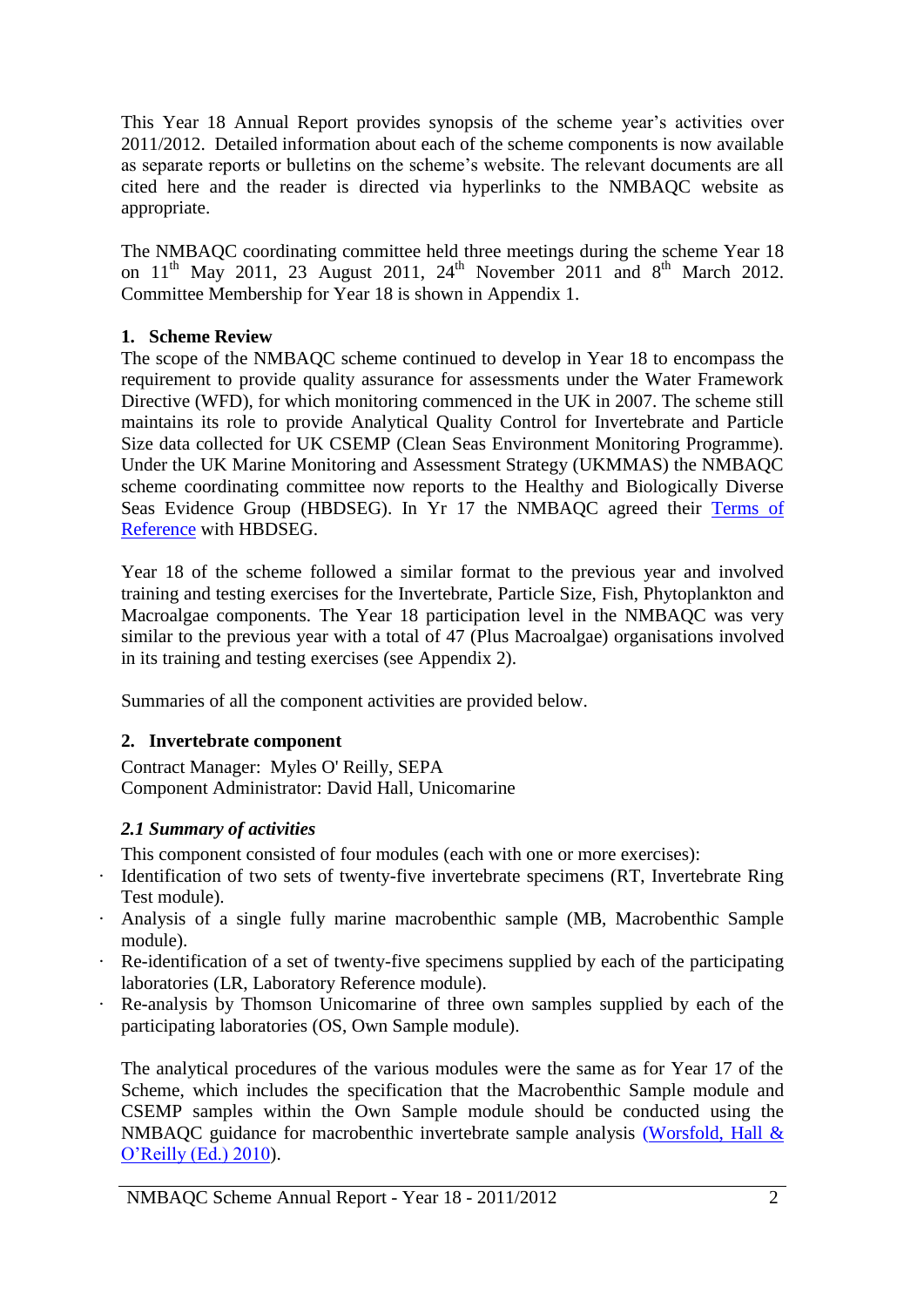The Invertebrate component held a five-day Beginners' Taxonomic Workshop in March 2012 at the Thomson Unicomarine Laboratory in Letchworth. The committee commissioned a ['Summary of CSEMP Own Sample Audits 1999 to 2008'](http://www.nmbaqcs.org/media/11652/99_08%20csemp%20os%20report.pdf) report which identifies the ownership by Competent Monitoring Authorities (CMAs) of all the UK CSEMP invertebrate sampling sites and their audit history over a ten year period. The report provides a traceable link between the samples submitted to the scheme by UK CMAs and the invertebrate datasets held on the Merman database.

## <span id="page-3-0"></span>*2.2 Summary of exercise results*

Forty laboratories participated in the benthic invertebrate component of the NMBAQC Scheme in Year 18. Fifteen participants were CMAs; twenty-five were private consultancies. One of the participants was a consortium of sole traders. Four of the CMA participants were responsible for CSEMP sample analysis. A summary of the overall NMBAQC participation levels is shown in Appendix 2.

Two **Ring Tests (RT)** of 25 specimens were distributed. One set contained 25 general invertebrate specimens **(RT41)** and a second set consisted of 'targeted' specimens from taxa that occur in Scottish waters **(RT42)**. For the general set of fauna (RT41) there was fairly good agreement between the identifications made by the participating laboratories and those made by Thomson Unicomarine On average each participating laboratory recorded 2.1 generic differences and 6.3 specific differences. Eight taxa (two molluscs, four polychaetes and two crustaceans) were responsible for two thirds of the specific differences. The 'targeted' ring test (RT42, taxa from Scottish waters) produced much better results than the standard exercise. On average each participating laboratory recorded 2.9 generic differences and 3.6 specific differences. Four taxa (three molluscs and one polychaete) were responsible for more than half of the differences.

Analysis of the **Macrobenthic Sample (MB19)** by the participating laboratories and subsequent re-analysis by Thomson Unicomarine provided information on the efficiency of extraction of the fauna, accuracy of enumeration and identification and the reproducibility of biomass estimations. For MB19 fully marine samples from the southern North Sea were distributed. This was the second MB exercise with strict extraction and processing instructions and, in contrast to the previous year, results for MB19 showed a high degree of agreement to the re-analysis by Thomson Unicomarine. Extraction efficiency (of individuals) was on average 95.84% with only one laboratory extracting less than 90 % of the individuals. Comparison of the results from the laboratories with those from analysis by Thomson Unicomarine (following the NMBAQC macrobenthic analysis guidelines) was made using the Bray-Curtis similarity index (untransformed). The value of the index varied between 76.02% and 99.06%. It was better than 90% in 71% of the comparisons and less than 85% in only one laboratory.

**Laboratory Reference (LR16):** Eleven laboratories submitted their specimens for confirmation. Six of these 11 laboratories presented one third or more differences to those made by Thomson Unicomarine. The taxa responsible for these differences were mainly bivalves, amphipods and polychaete families which are either speciose or which lack adequate keys.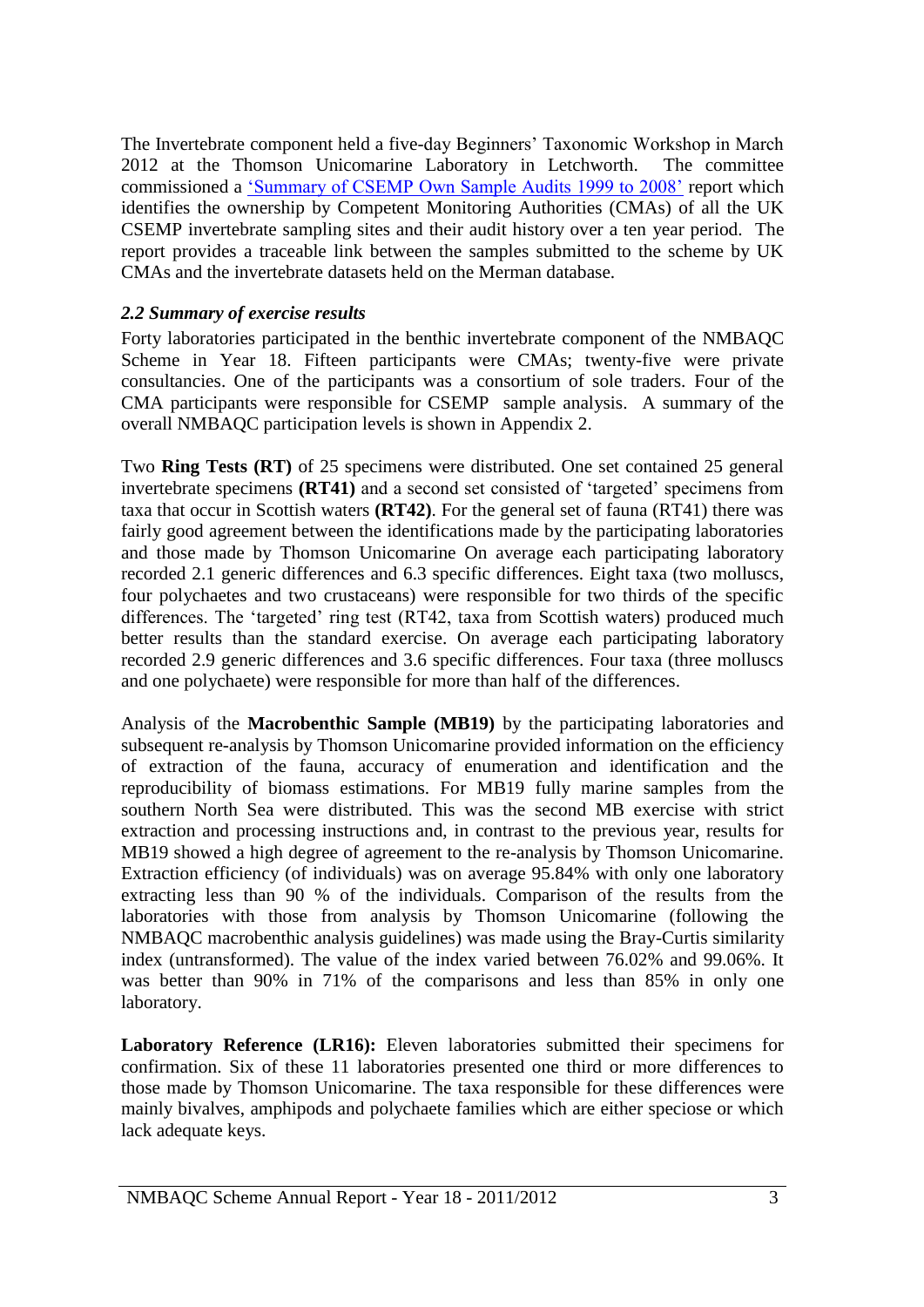The revised protocols of Scheme Year 10 for 'blind' **Own Sample (OS47, OS48, & OS49)** audits were continued in this Scheme year. Laboratories were to submit full completed data matrices from their previous year's Clean Seas Environment Monitoring Programme (CSEMP 2010; formerly NMMP) samples or similar alternative sampling programmes (if not responsible for CSEMP samples). The OS 'Pass/Fail' flagging system, introduced in Scheme Year 8, was continued (see [Description of the Scheme](http://www.nmbaqcs.org/media/8629/inverts_stds_report.pdf)  [Standards for the Benthic Invertebrate Component\)](http://www.nmbaqcs.org/media/8629/inverts_stds_report.pdf). The results for the Own Sample Module were slightly better than those from the Macrobenthic Sample. Agreement between the laboratories and Thomson Unicomarine was generally very good. Extraction efficiency was better than 90% in 96% of the comparisons and better than 95% in 87% of all comparisons. All countable faunal specimens were extracted from the sample residues in 58% of the samples. The Bray-Curtis similarity index ranged from 86% to 100% with an average figure of 97%. The Bray-Curtis similarity index was greater than 95% in 82% of comparisons and in most cases (96%) the value of the index was greater than 90%. These samples all achieved 'Pass' flags. Twenty-seven samples (27%) achieved 'Pass-Excellent' flags with Bray-Curtis similarity scores of 100%.

2.3 Issues and recommendations

- 1. Late submission of data or samples by participants continues to result in significant reporting delays.
- 2. Labs submitting samples for audit must ensure they submit all sorted residue and all faunal fragments.
- 3. It is the responsibility of participating labs to ensure they return data or submit samples. Labs who have signed up to exercises but do not complete them will still be charged. CSEMP labs who fail to submit samples for audit will receive a "deemed fail" flag.
- 4. Labs need to ensure the follow the standardised protocol fo biomass assessment.
- 5. Labs should make use to the Lab Reference exercise to develop and verify their reference collections.
- 6. Ring Test participants should complete the "Confidence Level" column to allow the test administrators to gauge the level of difficulty on each taxon.
- 7. Participants should ensure they are familiar with taxonomic literature produced by, or highlighted by, the scheme.
- 8. Own Sample submission sheets should be completed in full and sample processing should follow the NMBAQC guidelines.
- 9. Own Sample participants should address all taxonomic errors, including those in samples that have receieved a Pass flag.
- 10. Own Sample participants should investigate and address issues raised with samples that fail to achieve targets for sorting efficiency.
- 11. There is a need for the scheme to develop a Taxonomic Discrimination Policy (TDP) to standardise acceptable identification levels within different taxonomic groups.
- 12. Participants should be actively encouraged to provide more feedback on exercises (whether positive or negative) to ensure they receive the most benefit from their participation.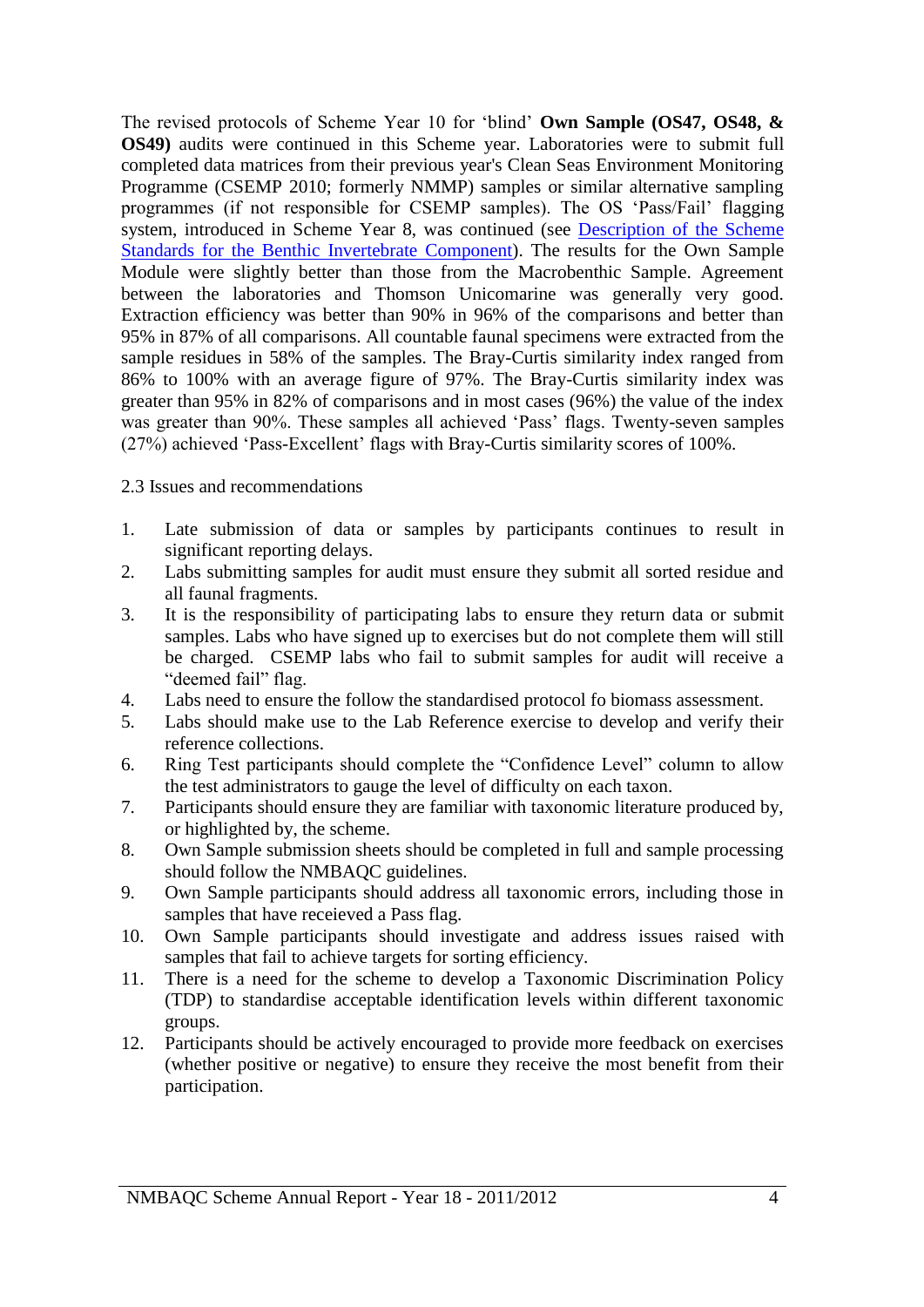### **Year 18 Invertebrate Component Annual Report:**

[Year 18 Annual report, 2013](http://www.nmbaqcs.org/media/15604/yr18_annrep%20inv%20rep_final.pdf)

Barnich, R, 2013. National Marine Biological Analytical Quality Control Scheme. Benthic Invertebrate Component Report, Scheme Operation Year 18 - 2011/2012. 27 pp, November 2013.

#### **Year 18 Own Sample Report:**

[Own Sample Module Summary](http://www.nmbaqcs.org/scheme-components/invertebrates/reports/own-sample-module-interim-report-444546.aspx) Report OS44, 45 & 46 - September 2012

Hall, D.J., 2012. National Marine Biological Analytical Quality Control Scheme. Own Sample Module Interim Summary Report OS44, 45 & 46. Report to the NMBAQC Scheme participants. 25pp, September 2012.

#### **Year 18 Ring Test Bulletins:**

RTB 40 - [October 2011](http://www.nmbaqcs.org/scheme-components/invertebrates/reports/rtb-40.aspx)

Hall, D.J., Taylor, J.G. and Worsfold, T.M., 2011. National Marine Biological Analytical Quality Control Scheme. Ring Test Bulletin: RTB#40. Report to the NMBAQC Scheme participants. Unicomarine Report NMBAQCrtb#40, 33pp, October 2011

#### RTB 41 - [July 2012](http://www.nmbaqcs.org/scheme-components/invertebrates/reports/rtb-41.aspx)

Hall, D.J., Worsfold, T.M. and Neilson, D., 2012. National Marine Biological Analytical Quality Control Scheme. Ring Test Bulletin: RTB#41. Report to the NMBAQC Scheme participants. Unicomarine Report NMBAQCrtb#41, 36pp, July 2012.

#### **Year 18 Macrobenthic Exercise Report:**

MB 19 - [June 2012](http://www.nmbaqcs.org/scheme-components/invertebrates/reports/nmbaqc_macrobenthic-excercise-results.aspx)

Taylor, J.G. and Hall, D.J., 2012. National Marine Biological Analytical Quality Control Scheme. Macrobenthic Exercise Results - MB19. Report to the NMBAQC Scheme participants. 19pp, June 2012.

# <span id="page-5-0"></span>**3. Particle Size Analysis Component**

Contract Manager: Myles O' Reilly, SEPA Component Administrator: David Hall, Unicomarine

#### <span id="page-5-1"></span>*3.1 Summary of activities*

In the Year 18 NMBAQC Scheme eleven laboratories participated in the particle size analysis exercises PS40, PS41, PS42 and PS43; five were government laboratories; six were private consultancies. Five of the participants were responsible for CSEMP (Clean Seas Environment Monitoring Programme) sample analysis.

This PSA component consisted of one module with four exercises: Analysis of four sediment samples for physical description (Particle Size module):

PS40 - Sandy Mud (natural sample)

PS41 - Sand (natural sample)

PS42 - Gravel (artificially created sample)

PS43 - Gravelly Muddy Sand (artificially created sample)

Following on from the particle size analysis workshop, held at the Cefas laboratory in February 2009, the NMBAQC has now produced a [Best Practice Guidance for Particle](http://www.nmbaqcs.org/media/10839/nmbaqc%20best%20practice%20guidance_particle%20size%20analysis.pdf)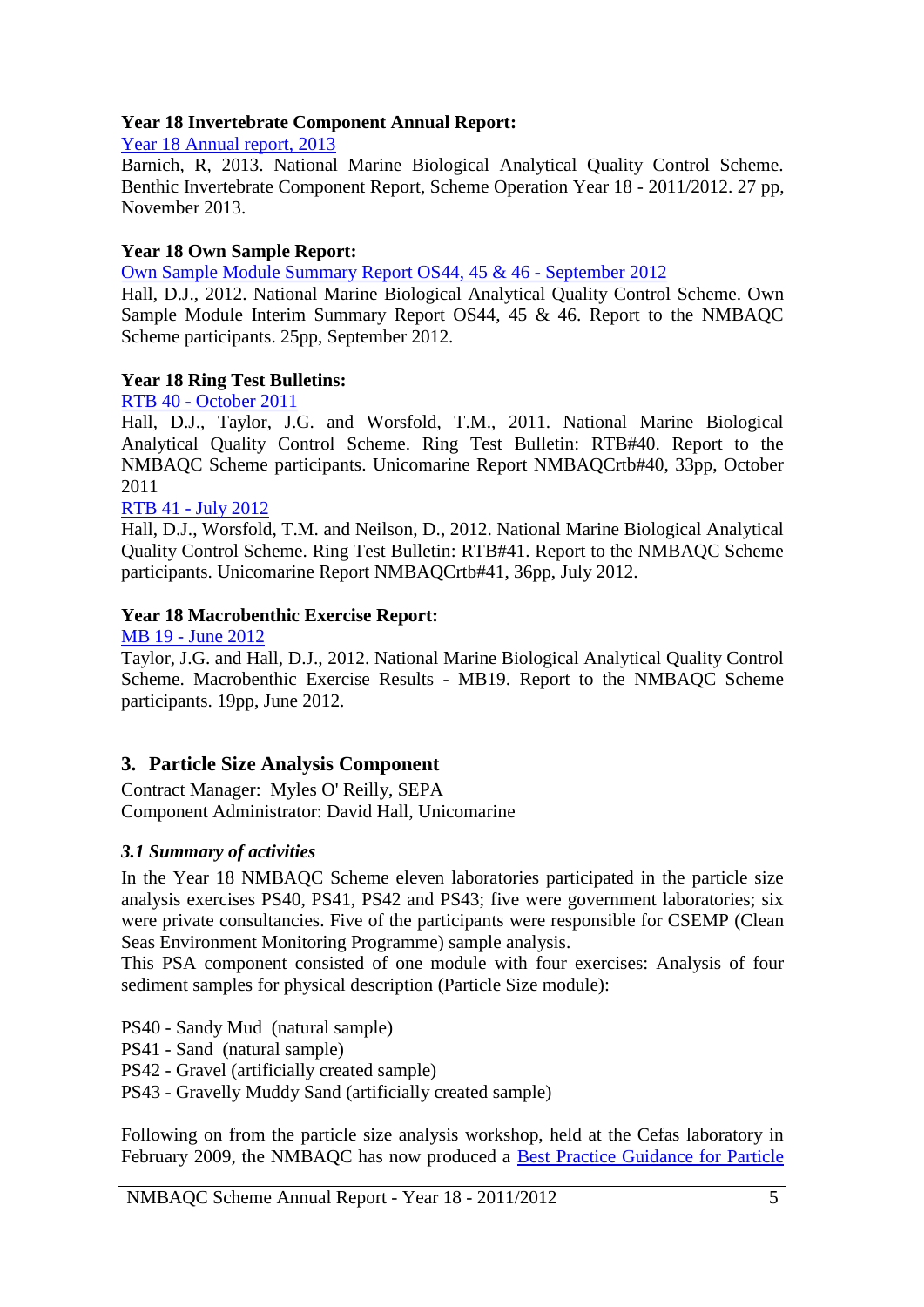[Size Analysis \(PSA\) for Supporting Biological Analysis.](http://www.nmbaqcs.org/media/10839/nmbaqc%20best%20practice%20guidance_particle%20size%20analysis.pdf) This describes standard procedures for collecting and analysing sediment samples including sampling, analysis, data recording and quality assurance. The UK CMAs undertaking PSA in support of biological analysis for CSEMP and WFD monitoring programmes are required to adopt these procedures and recommendations.

# <span id="page-6-0"></span>*3.2 Summary of results*

The analytical procedures of this module were the same as for the seventeenth year of the Scheme. In previous years the Particle Size exercises (PS) 'Pass/ fail' criteria were based upon z-scores from the major derived statistics with an acceptable range of  $\pm 2$ standard deviations (see Description of the Scheme Standards for the Particle Size Analysis Component). The annual report for Scheme Year 16 deemed the use of zscores inappropriate for such a low number of data returns where two erroneous results can significantly alter the 'Pass/ fail' criteria. The z-score method also assumes that the majority of respondents are correct and raised genuine concerns regarding technique and method bias. Following this, the 'Pass/ fail' criteria are currently under review and alternative flagging criteria are being trialled. Scheme Year 17 trialled the use of zscores calculated for each half-phi interval, Scheme Year 18 trialed the use of multivariate analysis using Euclidean distance matrices (dendrograms and nonmetric MDS plots).

The variation within the ten replicate results produced by the benchmark laboratories using the NMBAQC PSA SOP was minimal for PS40-43; this is partly attributable to the use of only Malvern laser instruments and some standardised protocols, i.e. no use of chemical dispersants or hydrogen-peroxide pre-treatment. In most cases there was reasonably good agreement between participant laboratories for all four PS exercises. There was generally good agreement for **PS40** between the results from the analysis of replicates and those from the majority of participating laboratories. One lab (LB1830) had missing data values for some of the half-phi intervals towards the end of the data set. All of the participants used the laser diffraction technique to analyse the sample. The derived statistic for %silt for those laboratories following the NMBAQC methods ranged from 78.99% to 92.00%. The two laboratories following alternate methods recorded a %silt of 90.38% and 86.32% .

There was generally good agreement for **PS41** between the results from the analysis of replicates and those from the participating laboratories. Of the laboratories following the NMBAQC methods six stated that they used laser diffraction only to analyse the sample and three used sieves and laser diffraction. Of the laboratories not following NMBAQC methods one used only laser diffraction and one used sieves and laser diffraction. The derived statistic for laboratories following the NMBAQC methods for %silt ranged from 6.39% to 18.94%. The two laboratories following alternate methods recorded a %silt of 12.27% and 15.07%.

There was generally good agreement for **PS42** between the results from the analysis of replicates and those from the participating laboratories. Seven out of the nine laboratories following the NMBAQC methodology used dry sieving only to analyse the sample. The remaining two laboratories attempted laser diffraction as well as dry sieving but found there was insufficient sediment to do more than one run through the laser.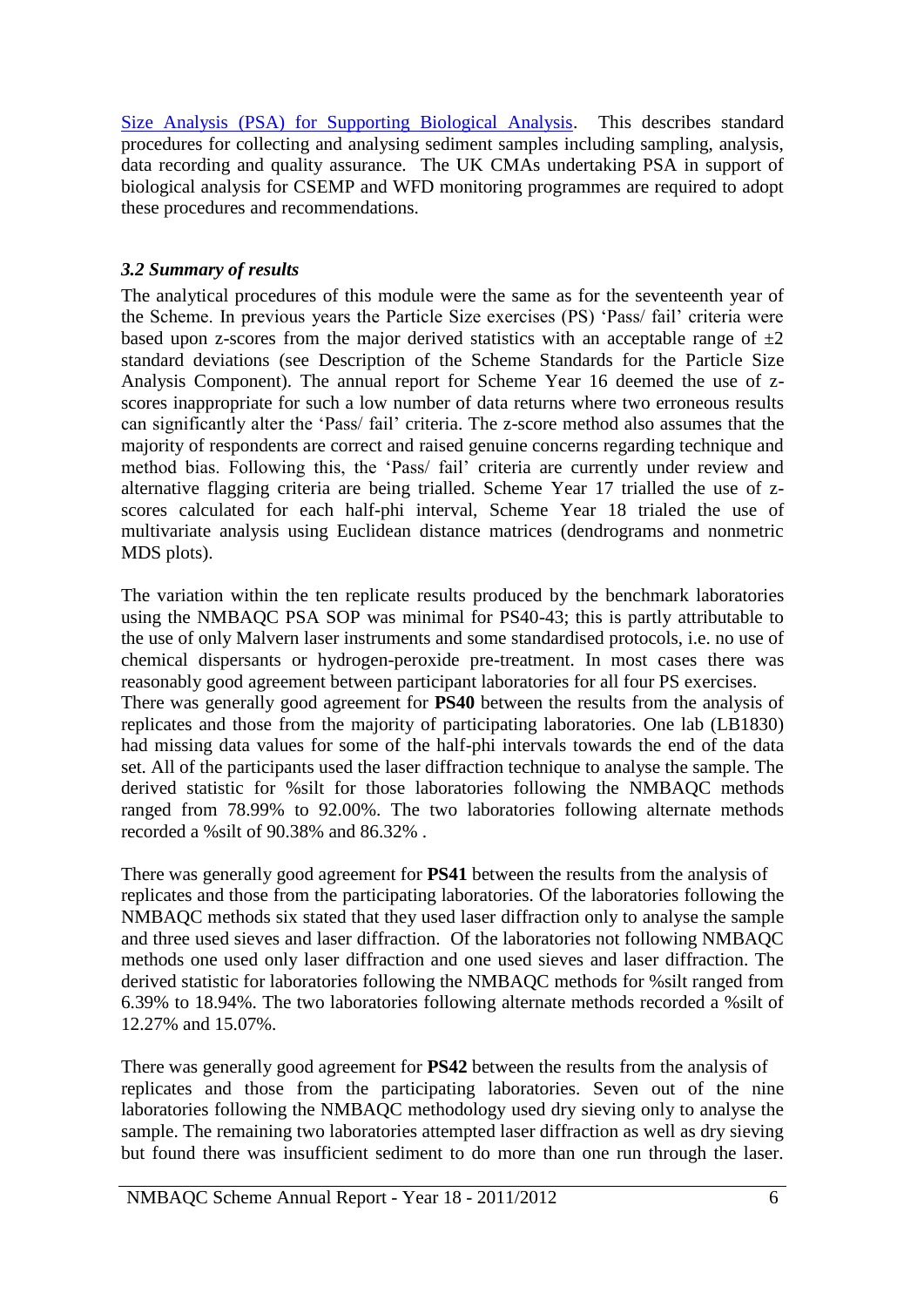Two participating labs used alternate methods; one used dry sieves from -6.5 to 4.0 phi and the other dry sieves from -6.5 to 0 phi. Two laboratories did not provide the data in half phi intervals. The derived statistic for the % silt was 0% for all laboratories except for those who attempted laser diffraction. The %silt for these two laboratories was 0.07% and 0.13%.

There was a fair amount of variation in **PS43** between the results from analysis of replicates and those from the participating laboratories. Ten laboratories used sieve and laser analysis to analyse the sample; one lab only used laser analysis. One lab only recorded above -2.5, displacing their cumulative curve by 2 phi at the beginning. The stone that the majority of laboratories recorded at -4.5 to -4.0 phi was recorded half a phi out by one lab and one phi out by another. For participating laboratories using the NMBAQC method the derived statistic for the % silt/clay ranged from 1.4% to 89.4%. The variability in this result clearly demonstrates some of the laboratories were not following methodology (not sieving at 0.5phi intervals, completing laser analysis only) but also that there are some laboratories who would benefit from further training. This sample (a diamicton) was the hardest sample to analyse and most useful for identifying non-conformities. Inclusion of such samples in future rounds is strongly recommended.

Z-scores and cluster dendrogram figures were presented in each of the PS exercise reports; however these were only for illustration purposes. The investigations into new pass/fail standards are still underway. Pass/fail criteria will be introduced when sufficient data are collected using the new analysis guidance method.

## <span id="page-7-0"></span>*3.3 Issues and recommendations.*

- 1. Laboratories should endeavour to report their PS results in the requested format, e.g. at half phi intervals. This would enable the direct comparison of data from all participants and simplify the creation of cumulative curve figures. A modified workbook has been designed for use in Scheme Year 18 to enable laboratories to provide data in a comparable format. This has been modified slightly for Year 19 to resolve any issues that have arisen. Participants should review their data prior to submission; zeros should only appear in submitted data where no material was present; dashes, '-', should appear where analysis has not been conducted.
- 2. Laboratories involved in CSEMP data submission should endeavour to return data on ALL necessary components of the Scheme in the format requested. This will be required to allow the setting of performance "flags". Non-return of data will result in assignment of a "Fail" flag. For CSEMP laboratories this deemed "Fail" for no submitted data is to be perceived as far worse than a participatory "Fail" flag.
- 3. Particle size exercises (PS) over the past sixteen years have shown differences in the results obtained by different techniques (laser and sieve / pipette), in-house methods (e.g. pre-treatment) and also differences between equipment (e.g. Malvern Mastersizer 2000, Mastersizer X and Coulter LS230 lasers). PS data indicates that the variance between laser and sieve results is further emphasised by certain sediments characteristics. The overall range of these variances needs to be determined if combining data sets derived from differing methods. The NMBAQC's Best Practice Guide has been developed for use in Scheme Year 17; this has helped to reduce the amount of variation between methods. It is essential that particle size data are presented with a clear description of the method of analysis and equipment used.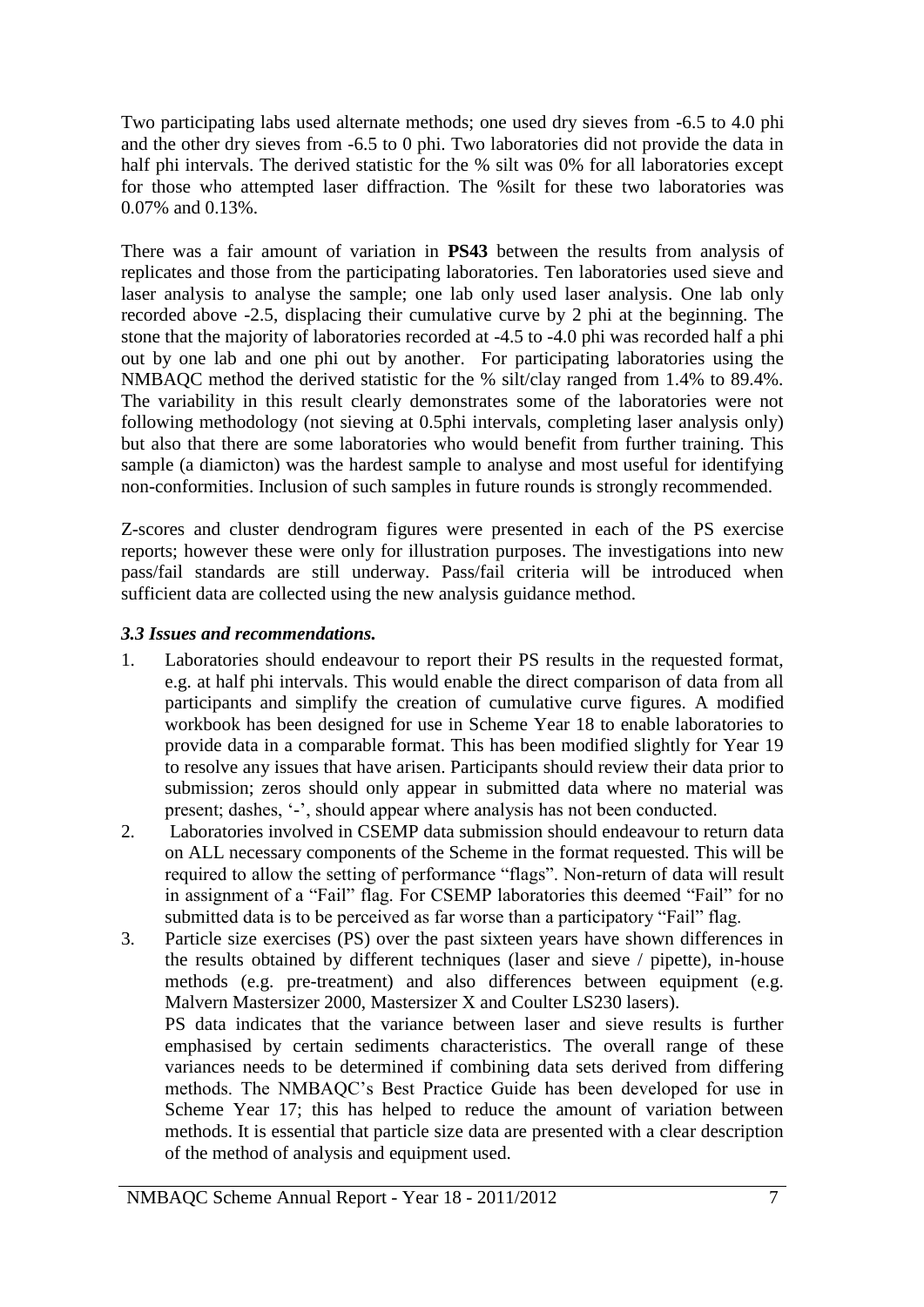- 4. An improved learning structure to the Scheme through detailed individual exercise reports has been successfully implemented and was continued in this Scheme year. For the PS exercises, detailed results have been forwarded to each participating laboratory as soon after the exercise deadlines as practicable. Participants that submit significantly incorrect data are contacted immediately to ensure that inhouse checks can be implemented to ensure future quality assurance. The PS40, PS41, PS42 and PS43 reports included the data submission sheets received from all participants as an appendix; Participants are encouraged to review their exercise reports and provide feedback concerning content and format wherever appropriate.
- 5. The current NMBAQC Scheme standards for PSA are under review. The alternative use of z-scores for each phi-interval, trialled in Scheme Year 17 appears inappropriate for such a low number of data returns where two erroneous results can significantly alter the pass / fail criteria. The z-score method also assumes that the majority of respondents are correct and raised genuine concerns regarding technique and method bias. In Scheme Year 18 (2011/12) z-score analysis was run alongside cluster analysis using Euclidean distance matrices. PS40 and PS41 tentatively examined using confidence intervals, this approach will be examined in more depth in Scheme Year 19

#### [PSA Component Annual Report, Year 18 \(2011/12\)](http://www.nmbaqcs.org/scheme-components/particle-size-analysis/reports/psa-annual-report-year-18.aspx)

Finbow, L.A. and Hall, D.J., 2012. Particle Size component - Report from the contractor. Scheme Operation - Year 18 - 2011/12. A report to the NMBAQC Scheme participants. 15pp, August 2012.

#### [PS39 July 2011](http://www.nmbaqcs.org/scheme-components/particle-size-analysis/reports/ps39.aspx)

Finbow, L.A. and Hall, D.J., 2011. National Marine Biological Analytical Quality Control Scheme. Particle Size Results: PS39. Report to the NMBAQC Scheme participants. Thomson Unicomarine Report NMBAQCps39, 31pp, July 2011.

#### [PS40 December 2011](http://www.nmbaqcs.org/scheme-components/particle-size-analysis/reports/ps40.aspx)

Finbow, L.A. and Hall, D.J., 2011. National Marine Biological Analytical Quality Control Scheme. Particle Size Results: PS40. Report to the NMBAQC Scheme participants. Thomson Unicomarine Report NMBAQCps40, 38pp, December 2011.

#### [PS41 December 2011](http://www.nmbaqcs.org/scheme-components/particle-size-analysis/reports/ps41.aspx)

Finbow, L.A. and Hall, D.J., 2011. National Marine Biological Analytical Quality Control Scheme. Particle Size Results: PS41. Report to the NMBAQC Scheme participants. Thomson Unicomarine Report NMBAQCps41, 38pp, December 2011.

#### [PS42 June 2012](http://www.nmbaqcs.org/media/12206/ps42.pdf)

Finbow, L.A. and Hall, D.J., 2012. National Marine Biological Analytical Quality Control Scheme. Particle Size Results: PS42. Report to the NMBAQC Scheme participants. Thomson Unicomarine Report NMBAQCps42, 26pp, June 2012.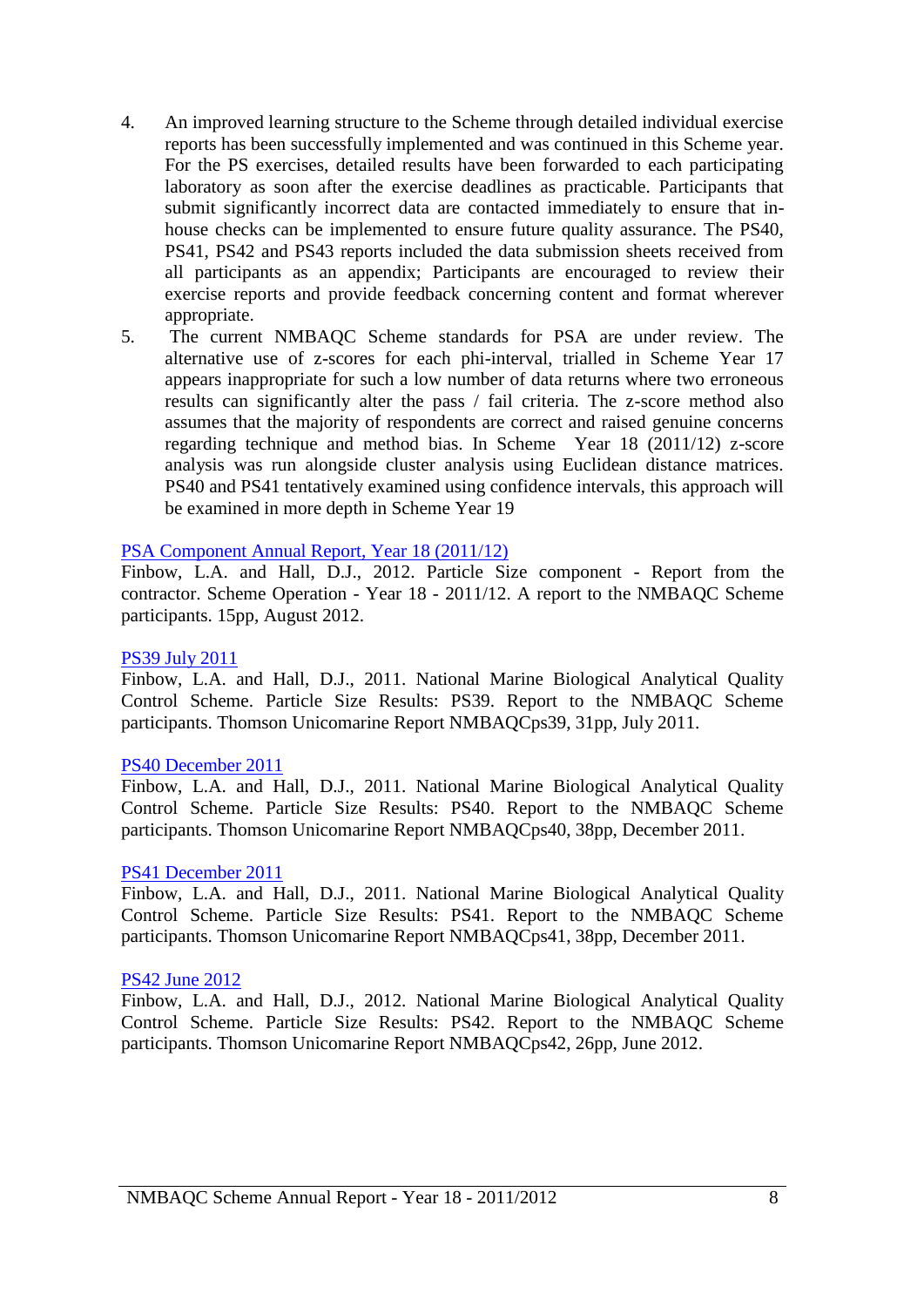# <span id="page-9-0"></span>**4. Fish component**

Contract Manager: Steve Coates, Environment Agency Component Administrator: David Hall, Unicomarine

# <span id="page-9-1"></span>*4.1 Summary of activities*

A fish identification workshop was held in April 2011 at the Dove Marine Lab (See Appendix 3). This provided an opportunity for CMAs and consultants to improve fish ID and monitoring skills as part of a UK-wide initiative. The Fish Component contract manager, Steve Coates, left the Environment Agency (and effectively resigned from the committee) around November 2011. As no new fish lead was available, then interim management of the Fish Component contract was undertaken in conjunction with the Invertebrate and Particle Size Components.

There were two modules in the fish component for Scheme year eighteen; Fish Reverse Ring Test identification (F\_RRT) module and Fish Ring Test identification (F\_RT) module. The F\_RRT Module enables the identification of fish specimens to be externally verified and encourages laboratories / fish teams to build extensive, verified reference collections to improve identification consistency. The F\_RT Module examined inter-laboratory variation in the participants ability to identify fish taxa and attempted to determine whether any errors were the result of inadequate keys, lack of reference material (e.g. growth series), or the incorrect use of satisfactory keys.

## <span id="page-9-2"></span>*4.2 Summary of results*

In total twenty-five laboratories / fish teams subscribed to F\_RRT03, with all laboratories returning specimens for verification. Four laboratories submitted data and specimens after the submission deadline. Six laboratories submitted less than the specified number of taxa. In total three hundred and forty-nine fish taxon bags were submitted for verification.

In the majority of instances identifications made by Thomson Unicomarine Ltd. were in agreement with those made by the participating laboratories, just twenty-nine errors (from a potential three hundred and forty-nine). In view of the different species that were sent by laboratories for identification it is difficult to make detailed inter-lab comparisons with such a small data set and the potentially differing approaches taken to this exercise. However over a third of the sixteen specimens of grey Mullets sent by participating laboratories were identified incorrectly. Another recurring error was noted for Gobies (*Pomatoschistus minutus, P. pictus* and *P. microps*). Similar errors were noted in F\_RRT02. Such trends will be monitored in future reverse fish ring tests and potentially difficult taxa could be specifically targeted in future fish ring tests (F\_RT exercises) to quantify and resolve problems via the circulation of standardised specimens.

For F\_RT05 fifteen fish specimens were circulated to eleven participating laboratories. As with previous Scheme years, participating laboratories were permitted to supply multiple data entries for each exercise to maximise results and enhance the training aspect of this module. Other aspects of the circulation, in particular the method of scoring results, were the same as for previous circulations. Participating laboratories were permitted to retain F\_RT05 fish specimens as part of their in-house reference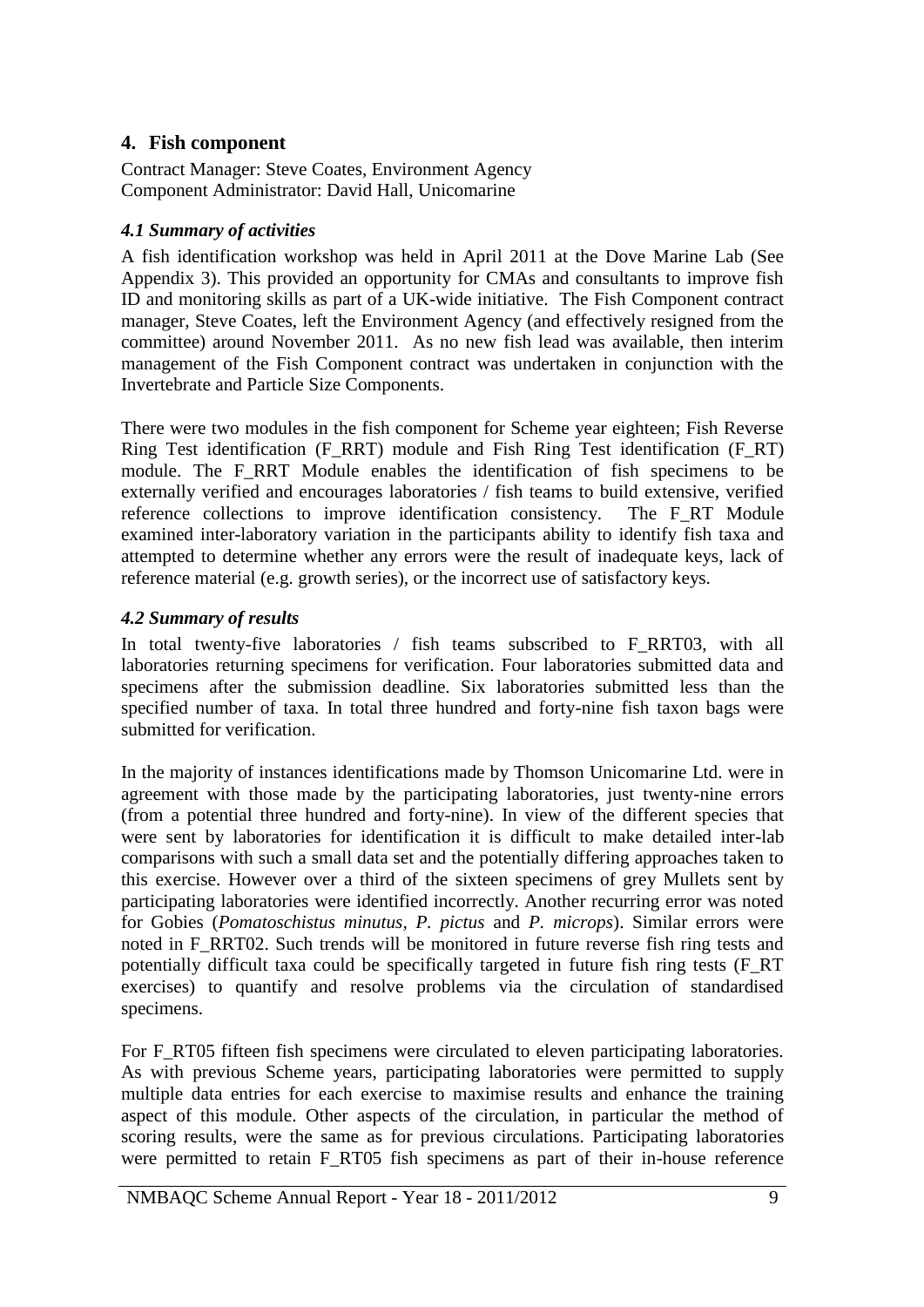collections. All eleven laboratories returned data for this exercise; seventeen individual data sets in total via multiple data submissions.

This is the fifth fish ring test circulated through the NMBAQC Scheme and the results were comparable with those from the four previous exercises RT28 (F\_RT01), RT31 (F\_RT02), RT33 (F\_RT03) and F\_RT04, with a high level of agreement between participating laboratories for the majority of distributed species. The F\_RT component is considered to provide a valuable training mechanism and be an indicator of problem groups and possible areas for further 'targeted' exercises or inclusion at taxonomic workshops. Multiple data entries from some laboratories and the inclusion of images in the ring test bulletins (RTB) have further emphasised the learning aspect of these exercises.

F\_RT05 indicated that the majority of laboratories are using the same literature to identify most specimens; Wheeler 1969 and Maitland & Herdson 2009. However, several of the participating laboratories did not provide information as to the literature used for identification. None of the participants identified all of the specimens correctly. Several participants mis-identified species that are perceived to be common and readily identifiable (*Pleuronectes platessa, Trispoterus minutus* and *Microchirus variegatus*). The most common error was for the lesser sandeel (*Ammodytes tobianus*). Deterioration of ring test material may also have contributed to some mis-identifications, for example fin damage due to repeated examination could produce inaccurate fin ray counts. It must be noted that the vast majority of participants in this exercise would not routinely encounter fixed and preserved fish specimens and these results do not necessarily compromise identifications in routine fish monitoring surveys. Further details and analysis of results can be found in the fish ring test bulletin (Fish Ring Test Bulletin – F\_RT05) which was circulated to all participants and is available on the Scheme's website.

#### [Fish Component Annual Report, Year 18 \(2011/12\)](http://www.nmbaqcs.org/scheme-components/fish/reports/year-18-annual-report-fish.aspx)

Taylor, J.G. and Hall, D.J, 2012. Fish component - Report from the contractor. Scheme Operation - Year 18 - 2011/12. A report to the NMBAQC Scheme co-ordinating committee. 13pp, August 2012.

#### [RRT03 February 2012](http://www.nmbaqcs.org/media/11274/fish_reversering_nmbaqcs_rrt03_rpt_v2.pdf)

Taylor, J.G and Hall, D.J, 2012. National Marine Biological Analytical Quality Control Scheme. Fish Reverse Ring Test Bulletin: F-RRT03. Report to the NMBAQC Scheme participants. Thomson Unicomarine Report NMBAQCf-rrt03, 29pp, February 2012.

#### [FRT05 July 2012](http://www.nmbaqcs.org/media/12307/r_frt05_bulletin.pdf)

Taylor, J.G and Hall, D.J, 2012. National Marine Biological Analytical Quality Control Scheme. Fish Ring Test Bulletin: FRT#05. Report to the NMBAQC Scheme participants. Thomson Unicomarine Report NMBAQCfrtb#05, 15pp, June 2012.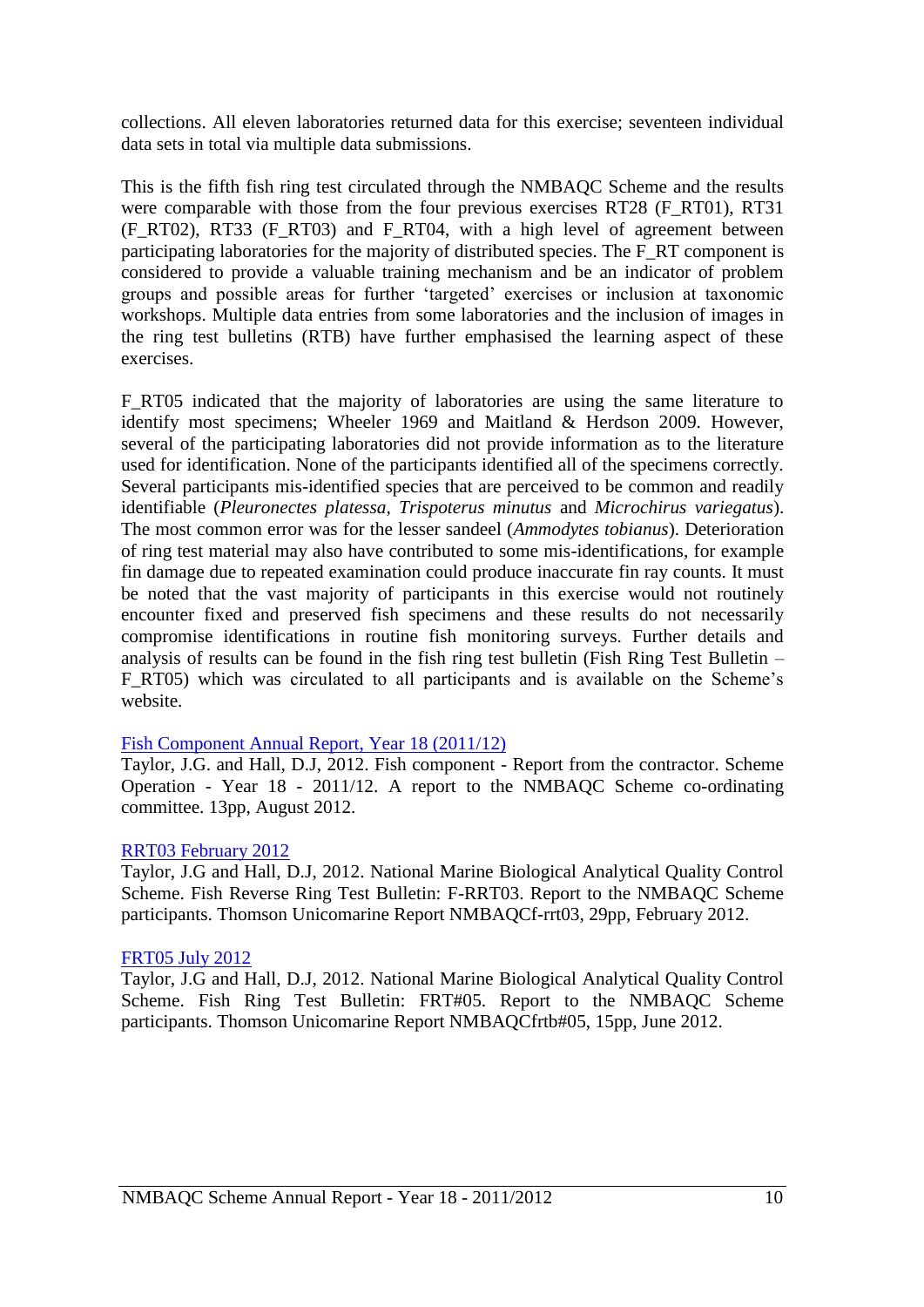# <span id="page-11-0"></span>**5. Phytoplankton component**

Scheme Administrator: Joe Silke, Marine Institute, Galway, Ireland. Registration and fee collecting arranged through BEQUALM Website (based at CEFAS Lab, Lowestoft).

# <span id="page-11-1"></span>*5.1 Summary of activities*

Collaboration between the Marine Institute in Ireland and the IOC UNESCO Centre for Science and Communication of Harmful algae in Denmark on the Bequalm intercomparison exercise commenced in 2011. This collaboration involved the use of algal cultures from the Scandinavian Culture Collection of Algae and Protozoa in Copenhagen and also included the elaboration of a marine phytoplankton taxonomy quiz using an online platform called 'Ocean Teacher'. This HAB quiz was designed by Jacob Larsen (IOC).

This year, 34 analysts from 20 laboratories across Europe took part in this exercise. It is the first year we had participants from Greece. There are now three countries in the Mediterranean area taking part in this intercomparison; this includes laboratories from Spain (3), Croatia (1) and Greece (1). In the Atlantic area of influence, there are 9 laboratories across the UK, 2 in the Netherlands, 2 in Spain and 2 in Ireland.

This intercomparison exercise has been coded in accordance with defined protocols in the Marine Institute, for the purposes of quality traceability and auditing. The code assigned to the current study is PHY-ICN-11-MI1. PHY standing for phytoplankton, ICN for intercomparison, 11 refers to the year 2011, MI refers to the Marine Institute and 1 is a sequential number of intercomparisons for the year. So, 1 indicates the first intercomparison for the year 2011.

The Phytoplankton Component workshop was held on the  $8<sup>th</sup>$  of November 2011 at the CEFAS laboratory in Weymouth. There were 15 participants from 10 laboratories including representatives from Croatia, Denmark and Holland. Presentations were provided by Katerina Aligizaki (Greece) on benthic dinoflagellates and Sarah Swan (Aberdeen) on toxic dinoflagellates.

# <span id="page-11-2"></span>*5.2 Summary of results*

- 30 analysts from 20 laboratories across Europe returned results. There is a lack of reproducibility between laboratories and reference values: If the reference values were validated, most laboratories would be outside the accepted variance of 2 standard deviations of the mean.
- The descriptive statistics suggests, the data don't follow a normal distribution for most counts, despite this, most Individual charts and Z-scores suggest most analysts perform within the 2 standard deviations of the mean of the other analysts' results.
- Six organisms were preserved and spiked in the samples. Three toxic species and three non-toxic species. Analysts were better overall at identifying the toxic from the non-toxic species.
- Three of the species were large in size (*A.sanguinea, G.pacificus, P.lima*) compared to the other three which were smaller in size (*A.minutum*, *S.trochoidea,*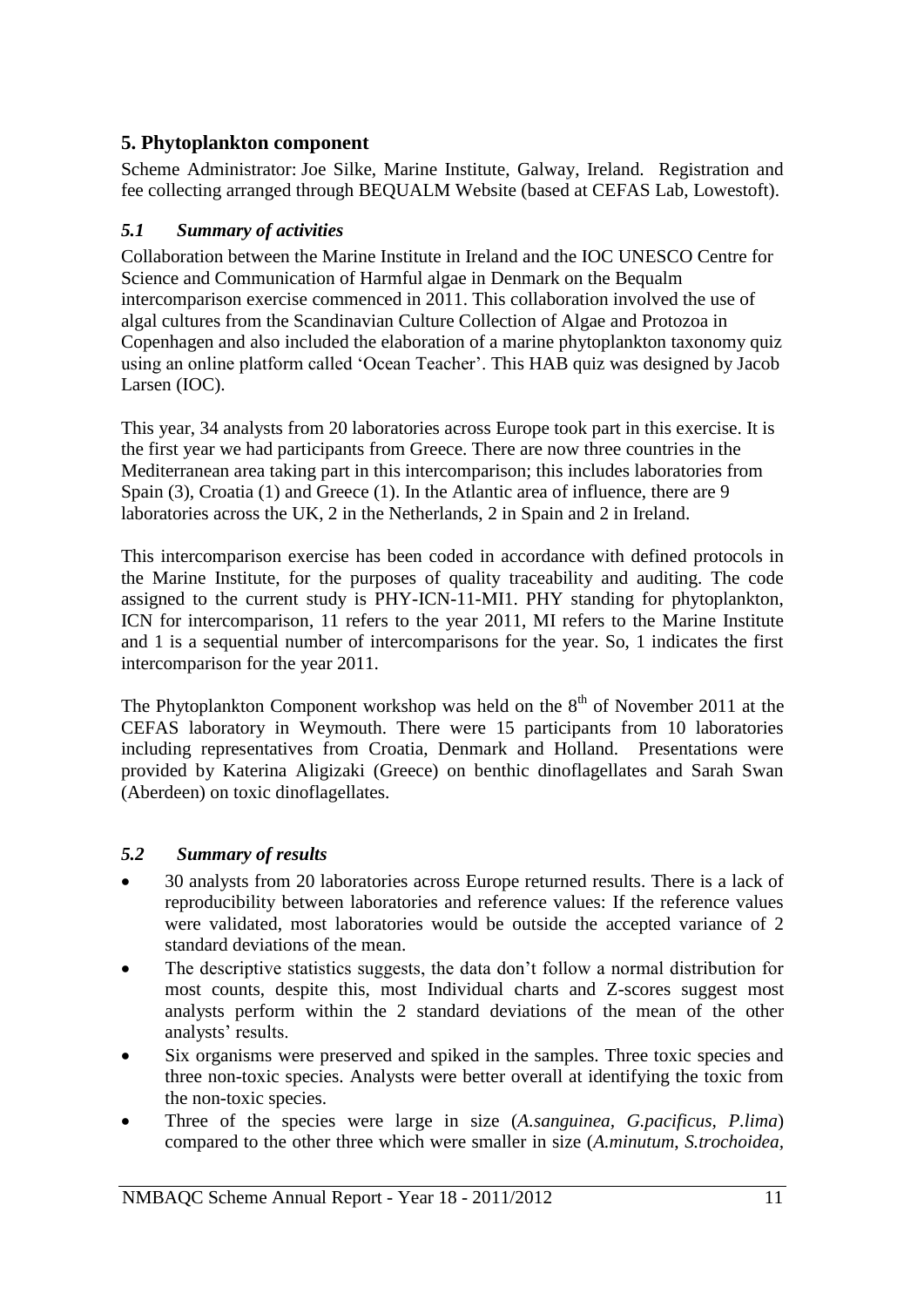*H.minima*). Analysts performed better at identifying the larger species from the smaller ones.

- *Heterocapsa minima* were the most difficult organism to identify: 13 analysts did not find this species in the sample. 4 analysts misidentified it, three of which named it as *Azadinium*.
- *Akashiwo sanguinea* and *Prorocentrum lima* were the easiest organisms to identify. All analysts recorded these species correctly. *Gambierdiscus pacificus*  was easy to identify to genus level but most analysts (15 in total) thought it was the species *G.toxicus*.
- *G.pacificus* was not identified by four analysts. These analysts came from laboratories which don't find these species in their waters.
- A reliability qualitative measure calculated for the method indicates that the method is more sensitive (91%) than specific (76%) and its efficiency based on the data is 83%. The false positive rate is higher (29%) than the false negative rate (8%) indicating that we are more likely to mis-identify a non-toxic species than the other way around.
- Most analysts performed above the 90% mark for the 'Ocean Teacher' Bequalm HAB quiz exercise. Questions 4,7,8,9 and 10 were perfectly answered by all analysts. Q12 was the worst answered question. This was the question on the diatom taxonomy of the genus *Pseudo-nitzschia spp.*

# [Phytoplankton Enumeration And Identification Ring Test, 2011](http://www.nmbaqcs.org/scheme-components/phytoplankton/phyto-report-2011.aspx)

Salas, R.G., Larsen, J., 2011. BEQUALM Phytoplankton proficiency test in the abundance and composition of marine microalgae 2011 report. PHY-ICN-11-MI1 VR 2.0

# <span id="page-12-0"></span>**6. Macroalgae component**

Contract Manager: Clare Scanlan, SEPA Component Administrator: Emma Wells, Wells Marine

# <span id="page-12-1"></span>*6.1 Summary of activities*

This component has been ongoing since its development in year 13 (2006/2007), but has not been reported upon since the Annual report in year 15 (2008/2009). In the interim two new modules were introduced in year 16 (2009/2010), the Opportunistic Macroalgae and Seagrass % cover module (OMC) and the Opportunistic Macroalgae Biomass module (OMB). The new OMC and OMB modules were repeated in year 17  $(2010/2011)$  and now, in year 18 (2011/2012), are therefore in their  $3<sup>rd</sup>$  year (RT03), whereas the macroalgae identification module is running in its  $6<sup>th</sup>$  year (RT06). The results for years 16 & 17 are available on the scheme website, while those for year 18 are outlined and discussed below.

# *6.1.1 The Macroalgae and Seagrass % Cover Module (OMC RT03)*

<span id="page-12-2"></span>This module consisted of one macroalgae and one seagrass exercise, which was subsequently split into three alternative means of assessment which could be considered as separate modules from which laboratories could complete one or more module.

There were a total of 12 participating laboratories and 36 individuals. Most labs were CMAs, the rest consultancies. Some laboratories submitted results late, which meant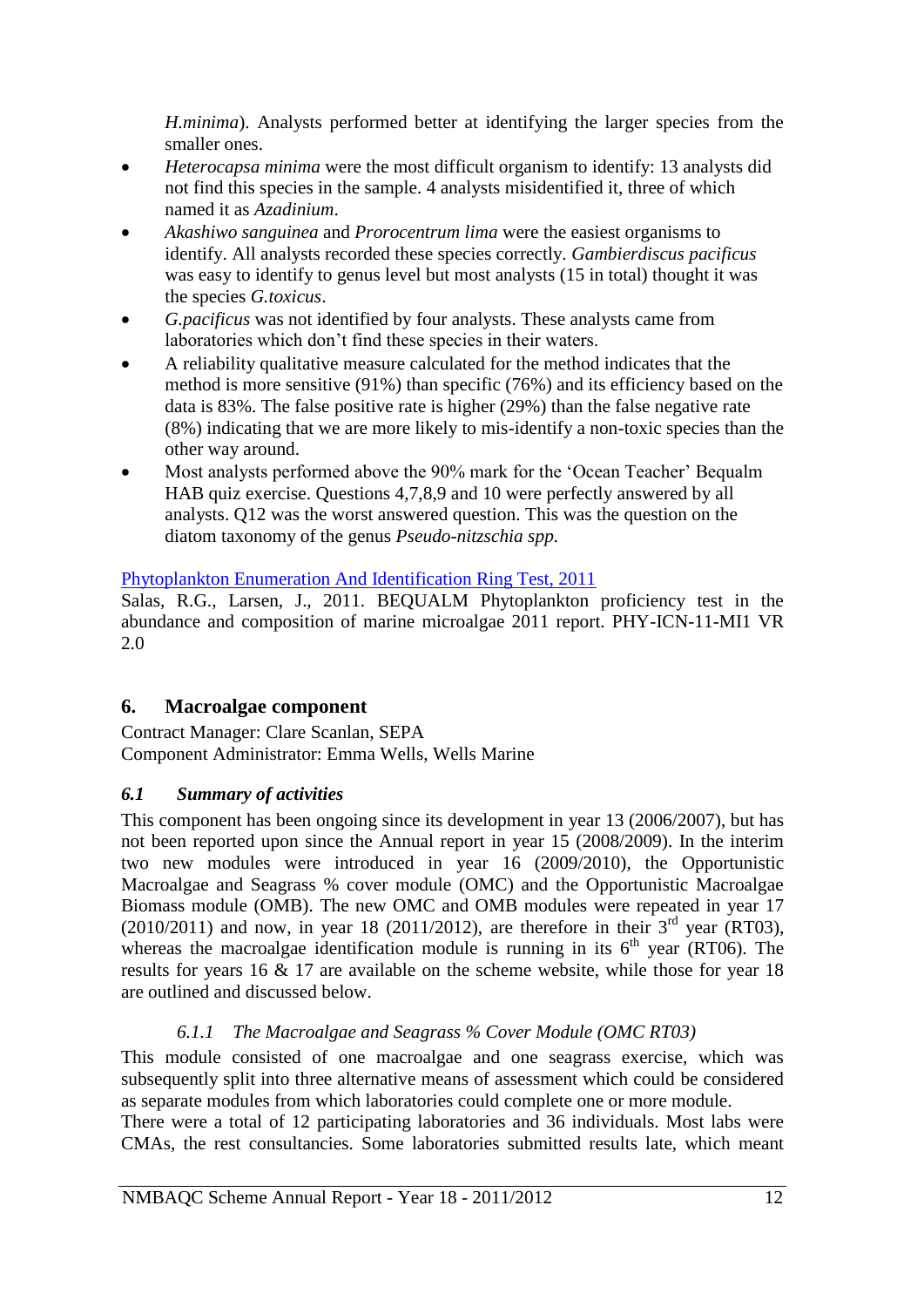bulletins and reports were later than planned. In subsequent years reminders will be distributed prior to the deadline.

Two sets of fifteen quadrat photographs consisting of various % covers one for opportunist macroalgae and one for seagrass were used for the exercise. These could be assessed by three types of overlaid quadrat: open, 10 x 10 square grid, 5 x 5 square grid. Each photo represented natural levels of opportunist macroalgae and seagrass cover.

# *6.1.2 Macroalgae Biomass Module (OMB RT03)*

<span id="page-13-0"></span>This module consisted of a single exercise producing a single set of results from each laboratory. The analytical procedures of the exercise remained consistent with earlier rounds one and two of the scheme (OMB RT01 & RT02). A total of nine laboratories (all CMAs) took part. The deadline was extended slightly for one laboratory. In future a reminder will be sent out to participants one week before the results return deadline, as delayed submissions mean delayed reports.

## *6.1.3 Macroalgae Identification Module (RT 06)*

<span id="page-13-1"></span>This component consisted of a single macroalgae exercise the analytical procedures of which remained consistent with rounds two and three of the scheme.

1.5.1.4 The need for certificates was discussed, and these will be issued from the next round of tests.

## <span id="page-13-3"></span><span id="page-13-2"></span>*6.2 Summary of results*

## *6.2.1 The Macroalgae and Seagrass % Cover Module (OMC RT03)*

- 1. There is evidently still a high degree of error between assessment methods as well as between participants and this may prompt the need for a specific workshop whereby methods may be discussed and possibly % cover estimations compared in the field. It is not possible from the current ring test to conclude which % cover estimation method provides the most accurate results. However it is evident through the number of participants that Test B is the most favoured method albeit just for macroalgae.
- 2. The image analysis method used during RT03 is considered more objective than skilled eye estimation and likely to produce more accurate results. RT03 also incorporated ground-truthing to pick up subtleties of variations in cover within the defined affected area. However, this method is still under development and will continue to undergo improvements prior to the next round of tests. Despite this round incorporating a classified and ground-truthed image analysis method with more accurate results, it is suggested at this time that participants should use the Z-scores derived from comparisons with the mean if they are required for internal quality reports.
- 3. There are still some issues over the timing of the test, and there are suggestions that the time allowed for completion of the test should be extended to accommodate increased workloads. Although this is still the most appropriate time of year to complete the tests, a longer time scale within which to complete the exercises would allow more laboratories to complete all three methodologies for both the seagrass and macroalgae. This will be implemented.
- 4. It is accepted that the nature of photographs can produce difficulties when assessing the density of algae or seagrass, and the presence of some shadows can hinder this further. However, it should be noted that many seagrass beds remain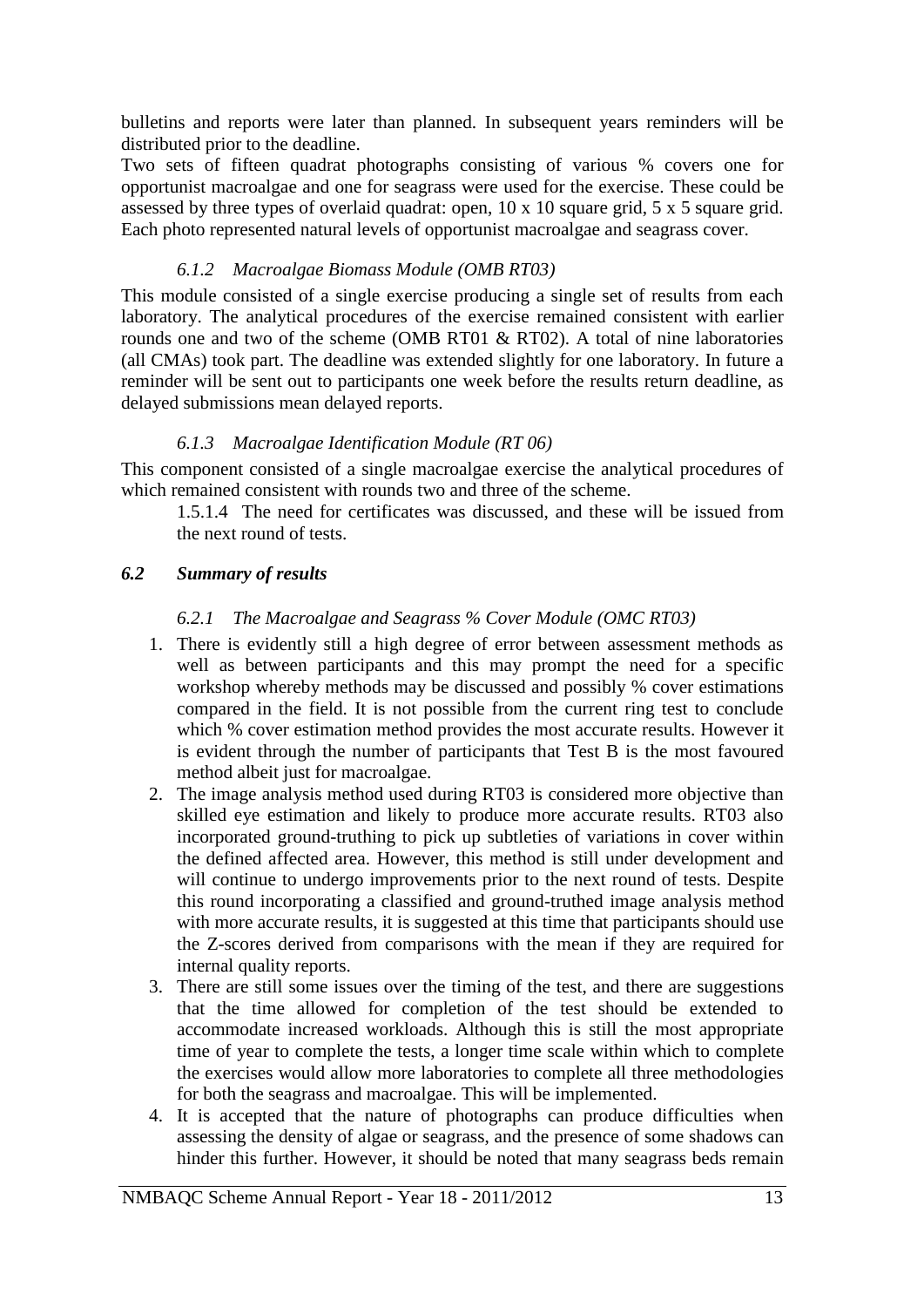waterlogged regardless of tidal height, so are difficult to photograph. It is equally accepted that sometimes it is difficult to count algal cover accurately when obscured under cross hairs, which would not be an issue in the field, but cannot be prevented within the test; therefore it remains important to include the open quadrat test method for a full view of the quadrat. It was also considered that the higher % cover band was not sufficiently considered within the ring test and that subsequent tests should include a wider range of cover bands.

- 5. Feedback on quadrat type was received and options will be discussed for future ring tests.
- 6. Due to the unfamiliarity of some methods of estimating % cover, it is suggested that such methods be clarified to ensure the tests are carried out accurately and with a level of consistency between laboratories. The methods that are currently included within the ring test were those considered to be most frequently used. It is agreed that where laboratories use alternative methods such as subtidal quadrat % cover estimations these methods may not accurately represent their commonly used procedures. The exercise is for intertidal, not subtidal, beds. However, by completing all three methods for both seagrass and macroalgae it is still possible to compare results with other laboratories in order gauge the level of accuracy.
- 7. As many laboratories take quadrat photos whilst estimating % cover for in-house quality control, it has been suggested that a reverse ring test could be included in the % cover component. This would enable laboratories to submit their own quadrat photos for analysis. This will be discussed for inclusion in future ring tests.

#### *6.2.2 Macroalgae Biomass Module (OMB RT03)*

<span id="page-14-0"></span>A number of observations may be made from the results of the exercise which have been summarised below:

- 1. Despite the artificial nature of the sample material, the test has been generally well accepted by all laboratories with positive comments on points of possible improvements. All samples arrived in good condition and apart from some extensive drying times the tests were considered quick and easy.
- 2. Materials used in the samples are acceptable but will be improved where possible.
- 3. This year all laboratories managed to complete both wet and dry weights for all samples, however there is still a question over the necessity to incorporate dry weights within the ring test. Although many in house field procedures do not incorporate dry weight of algal samples these values are included within NMBAQC scheme to enable analysis of laboratory procedures. The values provide evidence of insufficient rinsing of samples, whereby the dry weight would be considerably higher than the actual dry weight. Also there is no definite wet weight from which to compare the individual laboratories submissions so it is difficult to conclude which results are the most representative. The dry weight however can be compared directly with the original weight of the samples which was measured very accurately prior to addition of debris. Most laboratories submitted dry weight values that were considered well within an acceptable limit of the actual biomass; however wet weight still remains highly variable. Therefore the level of squeezing still remains an issue within the overall procedure and should be addressed. During subsequent ring tests, all laboratories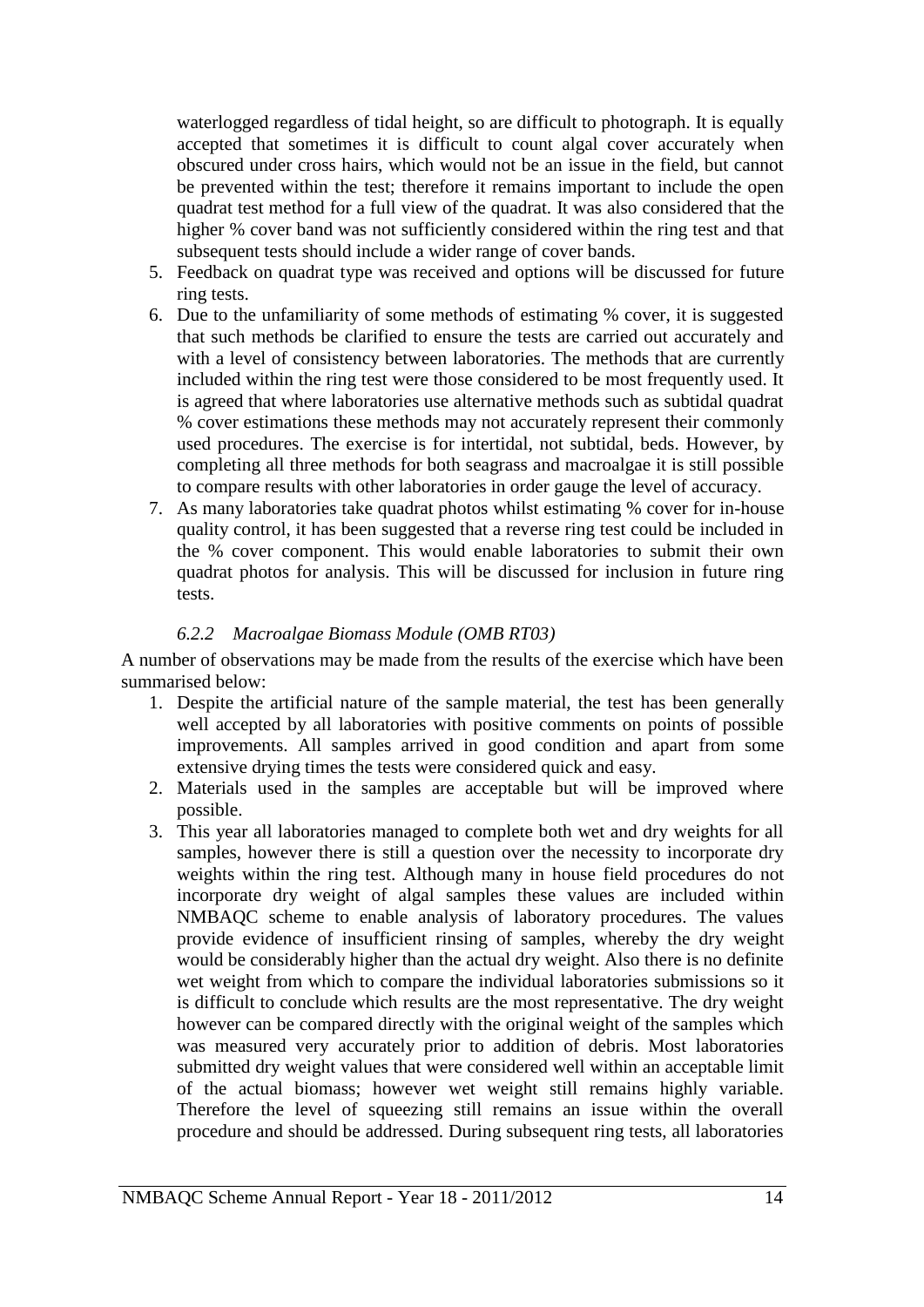should continue to complete the full exercise even if it is not part of their routine monitoring.

- 4. Two laboratories contributed much of the variation by having large outliers. The differences in sample processing have become evident through the degree of variation in the results submitted. There needs to be a greater level of consistency in the methodology utilised for both rinsing and squeezing of samples and documented in a Standard Operating Procedure to be distributed to all laboratories involved in such practices.
- 5. In total six results were flagged as "Fail" when using Z-scores based on sample means; these were split between two labs only, all others being within +/- 1.0 Zscore.
- 6. There may be future requirements to include biomass analysis within a workshop to further discuss processing procedures and levels of intensity for manual removal of debris and water.
- 7. A number of laboratories submitted results to a lesser degree of accuracy than others. It is stipulated that both wet and dry weights be provided to 2 decimal places where possible. This will highlight smaller variations in weight as the samples are relatively small compared with some field samples. An agreement needs to be made on the most applicable number of decimal places, prior to the next exercise, to ensure all laboratories are content with, and follow, the methodology.

# *6.2.3 Macroalgae Identification Module (RT06)*

- <span id="page-15-0"></span>1. Seven laboratories subscribed, but only six returned results, with a total of 11 individuals taking part. The majority of participants submitted results within the designated timescale, but not all. In subsequent years reminders will be sent close to the submission deadline.
- 2. There were 13 errors at genus level, 6 of these for the same taxon. There were 21 errors in total at species level. Where generic errors occurred these were most often with taxonomically similar species which share similar characteristics and are therefore hard to separate. Such species will be noted for possible future workshops and may be targetted in future exercises. This represented a good performance by participants.
- 3. There were still quite a few incorrect spellings, showing participants were not showing sufficient care.
- 4. There was some disagreement as to the correct identification of *Epicladia flustrae*, with several participants calling it *Pseudendoclonium dynamenae*. After some discussion and consideration of the keys and descriptions, it was decided to accept either identification as correct.
- 5. All laboratories are encouraged to keep all test photographs within a reference collection. This has a number of benefits particularly with regards to improving identification ability, training new staff and maintaining consistency of identification between surveys and staff. This reference collection should also be extended through to literature to ensure current keys are used and up to date nomenclature.
- 6. Although there was generally approval on the quality, detail and use of photographs with most participants agreeing on the levels of difficulty, there were some areas which require some improvement. In some instances the specimen photographs would have benefited further from a scale and some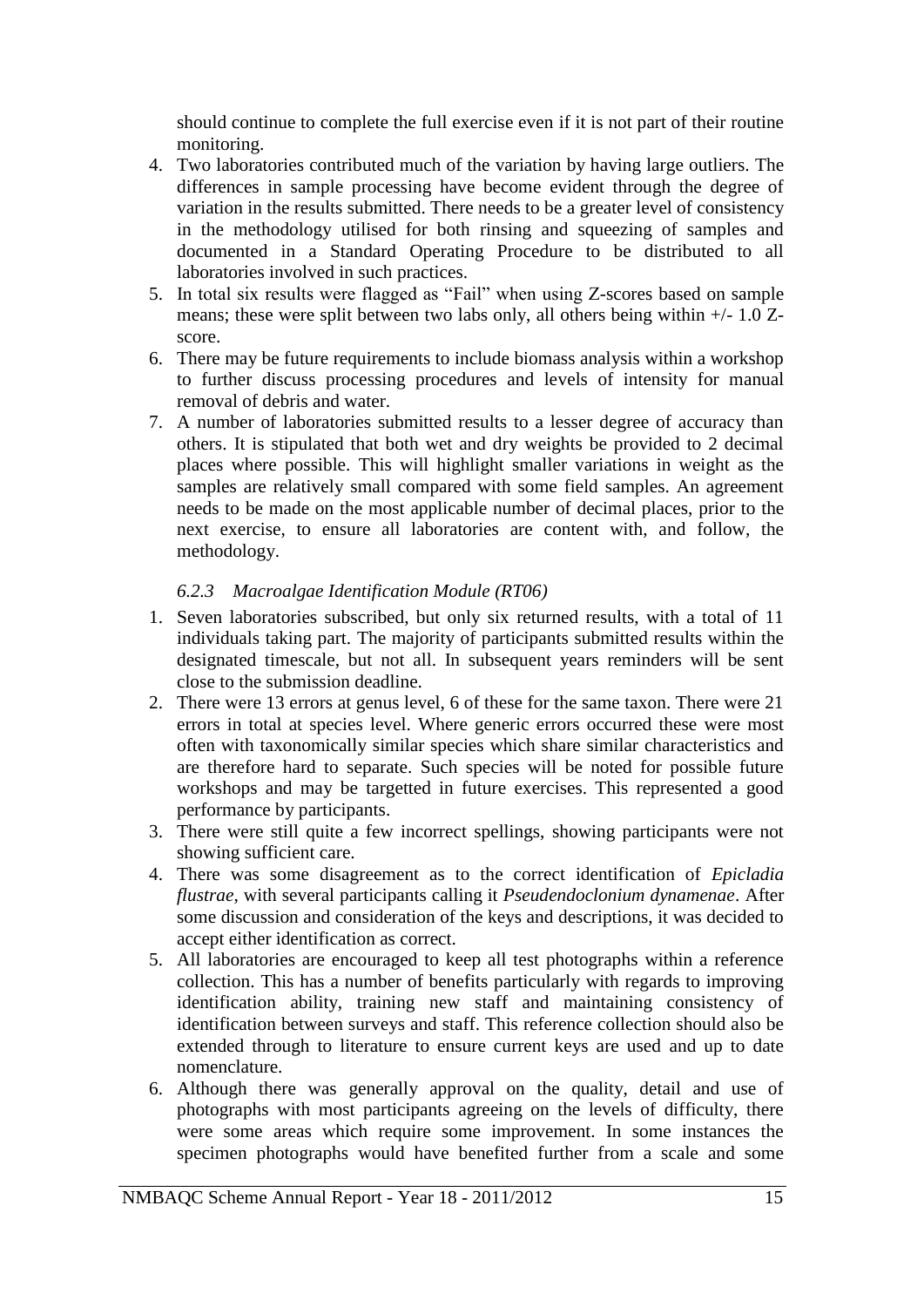details of habitat, general location, exposure of shore, height present on shore etc. This additional information will be suggested for inclusion on subsequent tests to allow accurate identification and reduce error or confusion.

### [RM RT06 Preliminary Results Bulletin March 2012](http://www.nmbaqcs.org/scheme-components/macroalgae/reports/rm-rt06-preliminary-results-bulletin.aspx)

Wells, E., 2012. National Marine Biological Analytical Quality Control Scheme- Ring Test Bulletin- RM RT06. Report to the NMBAQC Scheme participants. Wells Marine Surveys.

#### [OMB RT03 Preliminary Results Bulletin March 2012](http://www.nmbaqcs.org/scheme-components/macroalgae/reports/omb-rt03-preliminary-bulletin.aspx)

Wells, E., 2012. National Marine Biological Analytical Quality Control Scheme- Ring Test Bulletin - OMB RT03. Report to the NMBAQC Scheme participants. Wells Marine Surveys.

## [OMC Seagrass RT03 Preliminary Results Bulletin year April 2012](http://www.nmbaqcs.org/scheme-components/macroalgae/reports/omc-seagrass-rt03-preliminary-bulletin-.aspx)

Wells, E., 2012. National Marine Biological Analytical Quality Control Scheme- Ring Test Bulletin - Seagrass OMC RT03. Report to the NMBAQC Scheme participants. Wells Marine Surveys.

#### [RM RT06 Final report April 2012](http://www.nmbaqcs.org/scheme-components/macroalgae/reports/rm-rt06-final-report.aspx)

Wells, E., 2012. National Marine Biological Analytical Quality Control Scheme-Macroalgae Identification Component RM RT06. Report to the NMBAQC Scheme participants. Wells Marine Surveys.

#### [OMB RT03 Final Report April 2012](http://www.nmbaqcs.org/scheme-components/macroalgae/reports/omb-rt03-final-report.aspx)

Wells, E., 2012. National Marine Biological Analytical Quality Control Scheme-Macroalgae Biomass Component Report - OMB RT03 2012. Report to the NMBAQC Scheme participants. Wells Marine Surveys.

#### [OMC RT03 Seagrass Final report April 2012](http://www.nmbaqcs.org/scheme-components/macroalgae/reports/omc-rt03-macroalgae-seagrass-final-report.aspx)

Wells, E., 2012. National Marine Biological Analytical Quality Control Scheme-Macroalgae and Seagrass % Cover Component Report - OMC RT03 2012. Report to the NMBAQC Scheme participants. Wells Marine Surveys.

# <span id="page-16-0"></span>**7. Epibiota component**

Contract Manager: Matt Service, AFBI Component Administrator: Ian Sotheran, Envision

In year 18 the NMBAQC looked into the development of some training tools, e.g. a video or image library for everyone to use. It has been recognised from feedback at previous workshops that such a resource would be beneficial as a QA procedural tool with more longevity and broader availability than occasional workshops. There was potentially a PhD student who was going to investigate this matter, but his project was too different to combine with this. HBDSEG regarded development of Epibiota Video QA and automated Biotope Classification as priority areas but unfortunately due to constrained funding and time no further progress was made. It is clear that both additional funds and dedicated personnel are required to take on these epibiota proposals and help develop the component.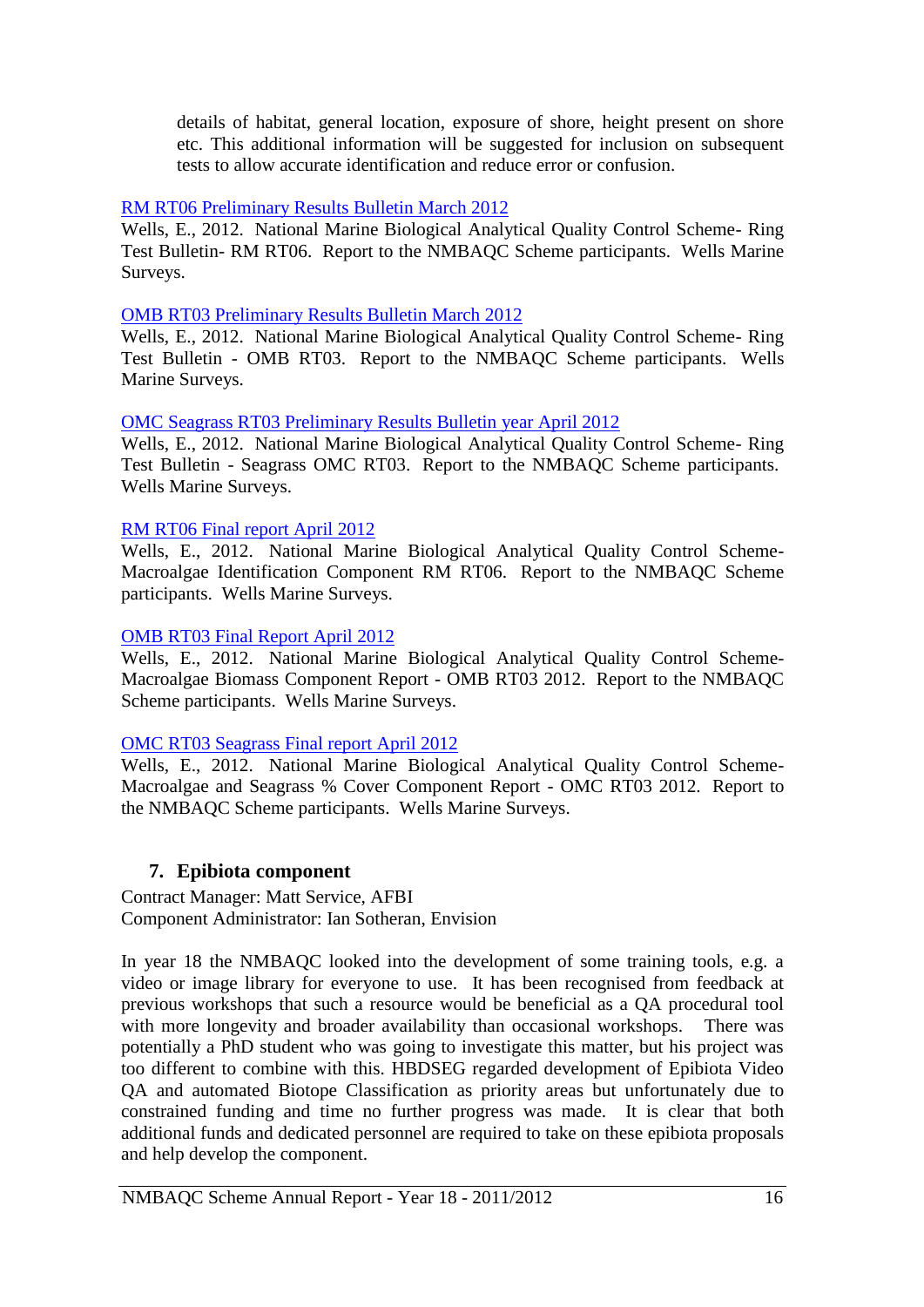| <b>Name</b>                                              | Organisation                                                      | <b>Position</b>                                                            |  |
|----------------------------------------------------------|-------------------------------------------------------------------|----------------------------------------------------------------------------|--|
| <b>Tim Mackie</b>                                        | Environment & Heritage Service, NI                                | Chair                                                                      |  |
| Amanda Prior                                             | <b>Environment Agency</b>                                         | <b>Finance Manager</b>                                                     |  |
| Myles O'Reilly                                           | Environment<br>Scottish<br>Protection<br>Agency                   | <b>Invertebrate Contract Manager</b>                                       |  |
| <b>Steve Coates</b>                                      | <b>Environment Agency</b>                                         | <b>Fish Contract Manager</b>                                               |  |
| Joe Silke/ Rafael<br><b>Salas</b>                        | Marine Institute, Ireland                                         | Phytoplankton Contract Manager                                             |  |
| <b>Clare Scanlan</b>                                     | Scottish<br>Environment<br>Protection<br>Agency                   | Macroalgae Contract Manager                                                |  |
| <b>Carol Milner</b>                                      | <b>APEM Ltd</b>                                                   | <b>Contractors Representative</b>                                          |  |
| Gavin<br>McNeill/<br><b>James Strong</b>                 | Agri-Food and Biosciences Institute                               | Epibiota Contract manager                                                  |  |
| David Hall                                               | Unicomarine                                                       | Invertebrate, Particle Size<br>and<br><b>Fish Components Administrator</b> |  |
| Keith<br>Cooper/<br><b>Claire Mason</b>                  | Centre for Environment, Fisheries &<br><b>Aquaculture Science</b> | <b>CMA</b> Representative                                                  |  |
| Mark Charlesworth                                        | British Oceanographic Data Centre                                 | <b>CMA</b> Representative                                                  |  |
| Lucie Skates/Rob<br>Cooke                                | <b>Countryside Council for Wales</b>                              | <b>CMA</b> Representative                                                  |  |
| Haapkylä/<br>Jessika<br>Milly<br>Hatton-<br><b>Brown</b> | Sir Alister Hardy Foundation<br>for<br>Ocean Science              | <b>Technical Secretary</b>                                                 |  |

# <span id="page-17-0"></span>**Appendix 1: NMBAQC Co-ordinating Committee – Year 18 - 2011/2012**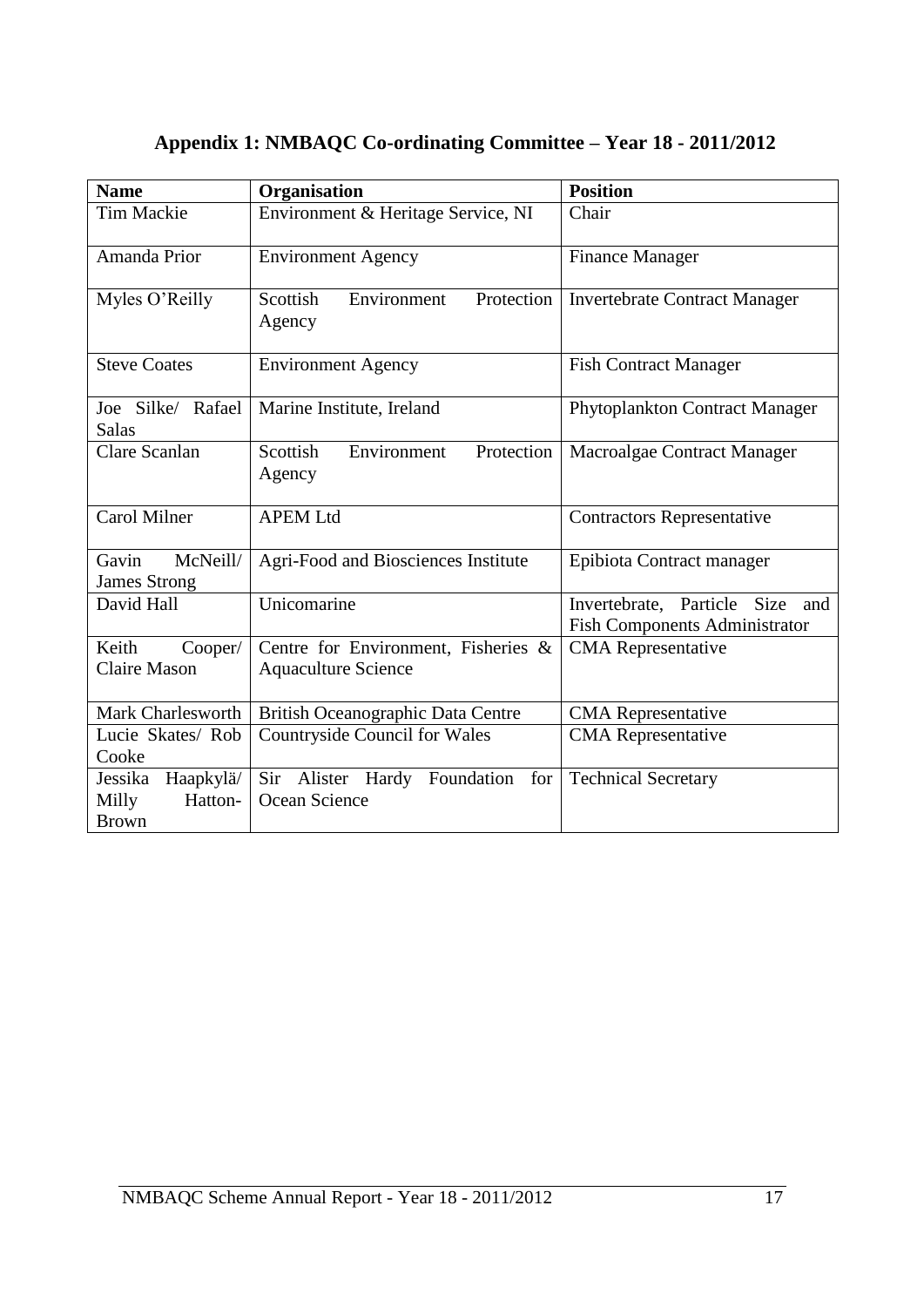<span id="page-18-0"></span>

| <b>ORGANISATION</b>                                                                          | Fish         | <b>PSA</b>   | Invertebrate | Phytoplankton | Macroalgae |
|----------------------------------------------------------------------------------------------|--------------|--------------|--------------|---------------|------------|
| <b>Agri Food Biosciences Institute</b>                                                       | $\checkmark$ | $\checkmark$ | $\checkmark$ |               |            |
| <b>APEM Ltd</b>                                                                              | $\checkmark$ |              | $\checkmark$ | $\checkmark$  |            |
| <b>Aristotle University of</b><br>Thessaloniki, School of Biology,<br>Dept of Botany, Greece |              |              |              | ✓             |            |
| <b>Benthic Solutions Limited</b>                                                             |              | $\checkmark$ | $\checkmark$ |               |            |
| <b>Biotikos Limited</b>                                                                      |              |              | $\checkmark$ |               |            |
| <b>CEFAS - Lowestoft</b>                                                                     | ✓            | $\checkmark$ | $\checkmark$ | $\checkmark$  |            |
| Centro Balear de Biologia<br>Aplicada, Spain                                                 |              |              |              | ✓             |            |
| <b>CMACS Ltd</b>                                                                             |              | $\checkmark$ | $\checkmark$ |               |            |
| <b>CountrySide Council for Wales</b>                                                         |              |              | $\checkmark$ |               | ✓          |
| <b>EA Marine Monitoring Service</b>                                                          | $\checkmark$ |              |              |               |            |
| <b>Ecospan Environmental Ltd</b>                                                             |              |              | $\checkmark$ |               |            |
| EMU Ltd.                                                                                     | $\checkmark$ | $\checkmark$ | $\checkmark$ |               | ✓          |
| <b>Environment Agency</b>                                                                    | $\checkmark$ |              | $\checkmark$ |               | ✓          |
| <b>Fisheries and Aquatic Ecosystems</b><br><b>Branch</b>                                     |              |              |              | ✓             |            |
| <b>Fish Vet Group (Environment</b><br>Dept)                                                  |              |              | ✓            |               |            |
| <b>Fugro Environmental Taxonomy</b><br>Lab                                                   |              |              | ✓            |               | ✓          |
| <b>Fugro ERT</b>                                                                             | $\checkmark$ | $\checkmark$ | $\checkmark$ |               |            |
| <b>Gardline Environmental Limited</b>                                                        |              | $\checkmark$ | $\checkmark$ |               |            |
| Grontmij Nederland B.V., Team<br><b>Ecologie, the Netherlands</b>                            |              |              | ✓            |               |            |
| <b>Hebog Environmental Ltd</b>                                                               |              |              | $\checkmark$ |               |            |
| <b>Hunter Biological</b>                                                                     |              |              | $\checkmark$ |               |            |
| <b>ILVO</b> (Institute for Agricultural<br>and fisheries Research)                           |              |              | ✓            |               |            |
| <b>IMARES B.V., the Netherlands</b>                                                          |              |              | $\checkmark$ | $\checkmark$  |            |
| <b>Institute of Estuarine &amp; Coastal</b><br><b>Studies</b>                                | ✓            | $\checkmark$ | ✓            |               |            |
| <b>INTECMAR, Spain</b>                                                                       |              |              |              | $\checkmark$  |            |
| <b>IRTA</b> , Spain                                                                          |              |              |              | $\checkmark$  |            |
| <b>Isle of Man Government</b><br>Laboratory                                                  |              |              |              | ✓             |            |
| <b>IZOR, Croatia</b>                                                                         |              |              |              | ✓             |            |
| <b>Jacobs UK Ltd</b>                                                                         |              |              | $\checkmark$ |               |            |
| Koeman en Bijkerk B.V., the<br><b>Netherlands</b>                                            |              |              |              |               |            |
|                                                                                              |              |              |              | ✓             |            |

**Appendix 2: NMBAQC scheme participation for Year 18**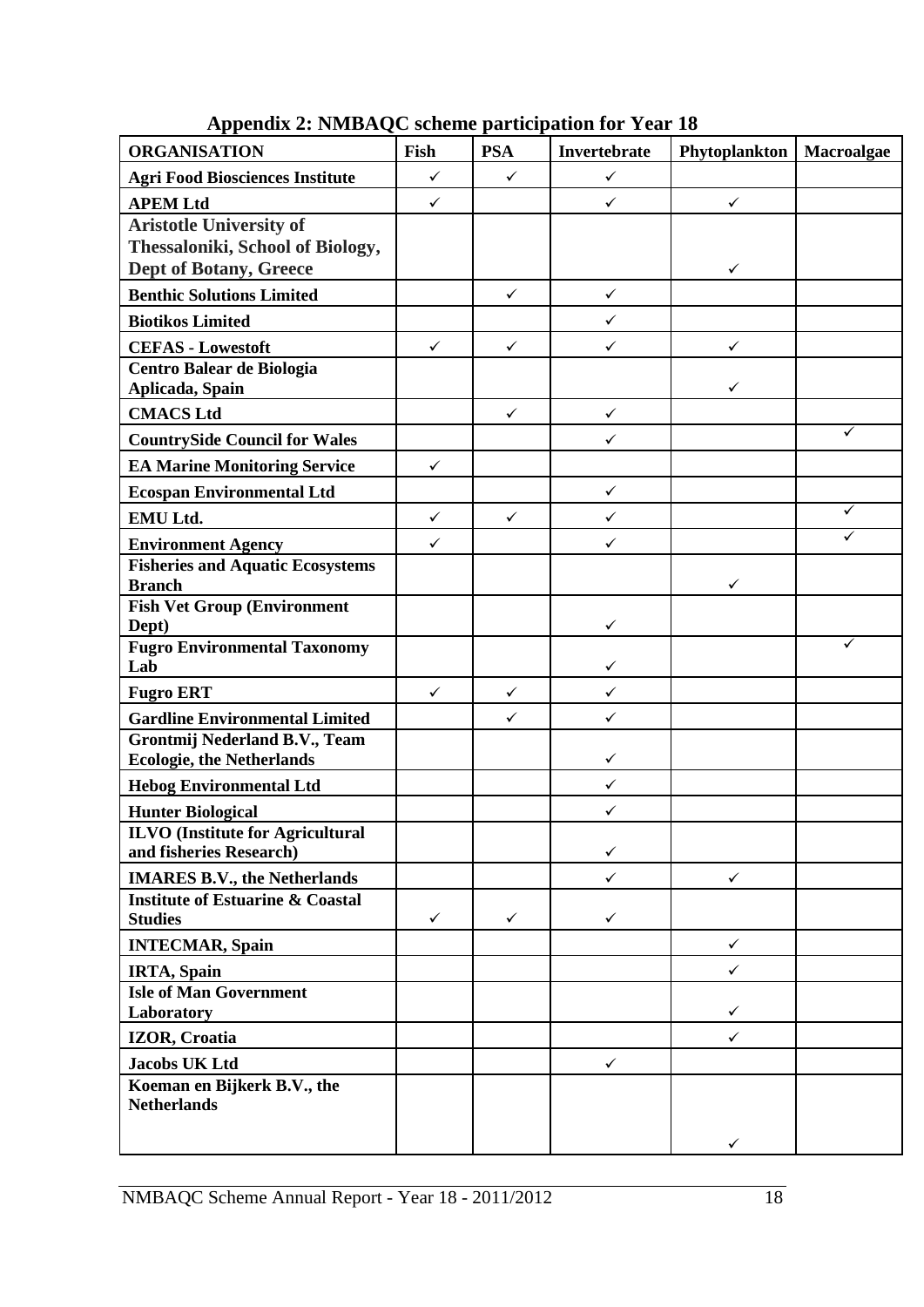| <b>ORGANISATION</b>                                                                             | Fish         | <b>PSA</b>   | Invertebrate | Phytoplankton | Macroalgae |
|-------------------------------------------------------------------------------------------------|--------------|--------------|--------------|---------------|------------|
| Laboratorio de Control de Calidad<br>de los recursos pesquoros, Spain                           |              |              |              | $\checkmark$  |            |
| <b>LexEcology</b>                                                                               | $\checkmark$ |              |              |               |            |
| <b>LVCC Palmones, Spain</b>                                                                     |              |              |              | $\checkmark$  |            |
| <b>MARILIM GmbH, Germany</b>                                                                    |              |              |              |               | ✓          |
| <b>Marine Ecological Surveys Ltd</b>                                                            |              |              | $\checkmark$ |               | ✓          |
| <b>Marine Farm Services, Shetland</b><br><b>Seafood Quality Control Ltd</b><br>(SSQC Ltd)       |              |              | ✓            |               |            |
| <b>Marine Institute, Ireland</b>                                                                |              |              |              | $\checkmark$  |            |
| <b>Marine Invertebrate Ecological</b><br><b>Services</b>                                        |              |              | $\checkmark$ |               |            |
| <b>Marine Scotland - Science</b>                                                                |              | ✓            | $\checkmark$ | $\checkmark$  |            |
| <b>Monitor Taskforce, Netherlands</b><br><b>Institute of Ecology, the</b><br><b>Netherlands</b> |              |              | $\checkmark$ |               |            |
| <b>Myriad Taxonomy</b>                                                                          |              |              | $\checkmark$ |               |            |
| <b>National Laboratory Service</b>                                                              |              | $\checkmark$ |              |               |            |
| <b>Northern Ireland Environment</b><br><b>Agency (NIEA)</b>                                     | $\checkmark$ | ✓            | $\checkmark$ | $\checkmark$  |            |
| <b>OBIONE</b>                                                                                   |              |              | $\checkmark$ |               |            |
| <b>Precision Marine Survey Ltd</b>                                                              |              |              | ✓            |               |            |
| <b>Scottish Association for Marine</b><br><b>Science (SAMS)</b>                                 |              |              |              | $\checkmark$  |            |
| <b>SEPA</b> (South)                                                                             | $\checkmark$ | ✓            | ✓            | $\checkmark$  | ✓          |
| <b>SOI Ltd (previously SERG:ES)</b>                                                             |              |              | ✓            |               |            |